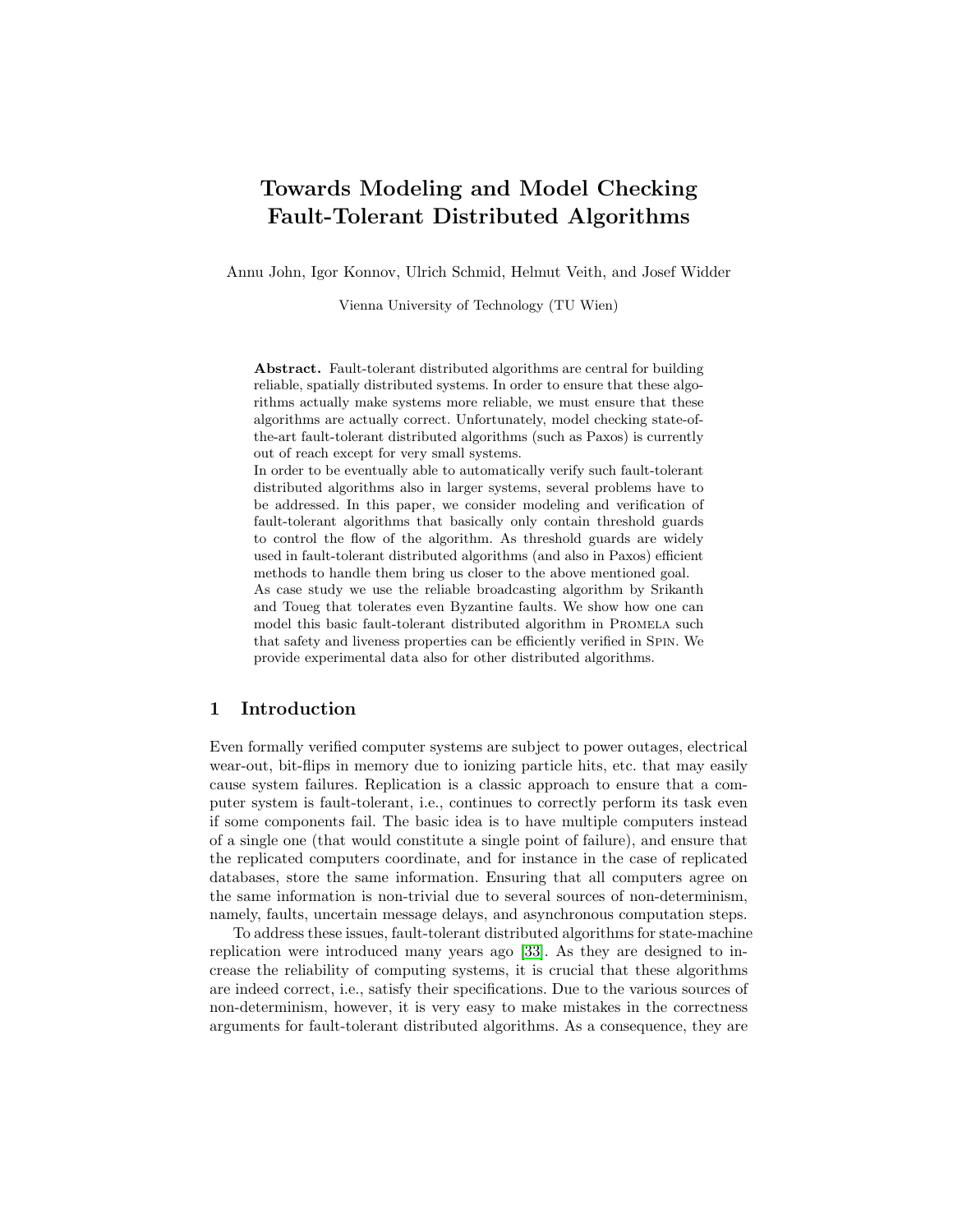very natural candidates for model checking. Still, model checking fault-tolerant distributed algorithms is particularly challenging due to the following reasons:

- (i) Due to their inherent concurrency and the many sources of non-determinism, fault-tolerant distributed algorithms suffer from combinatorial explosion both in the state-space and in the number of legal behaviors. Moreover, distributed algorithms usually involve parameters such as the system size  $n$  and the maximum number of faulty components t.
- (ii) Correctness and even solvability of problems like distributed agreement depend critically upon assumptions on the environment, in particular, degree of concurrency, message delays, and failure models; e.g., guaranteeing correct execution is impossible if there is no restriction on the number of faulty components in the system and/or the way how they may fail.
- (iii) There is no commonly agreed-upon distributed computing model, but rather many variants, which differ in (sometimes subtle) details such as atomicity of a computing step. Moreover, distributed algorithms are usually described in pseudocode, typically using different (alas unspecified) pseudocode languages, which obfuscates the relation to the underlying computing model.

A central and important goal of our recent work is hence to initiate a systematic study of distributed algorithms from a verification point of view, in a way that does not betray the fundamentals of distributed algorithms. Experience tells that this has not always been observed in the past: The famous bakery algorithm [\[22\]](#page-17-1) is probably the most striking example from the literature where wrong specifications have been verified or wrong semantics have been considered: Many papers in formal methods have verified the correctness of the bakery algorithm as an evidence for their practical applicability. Viewed from a distributed algorithms perspective, however, most of these papers missed the fact that the algorithm does not require atomic registers but rather safe registers only [\[23\]](#page-17-2)— a subtle detail that is admittedly difficult to extract from the distributed algorithms literature for non-experts. Still, compared to state-of-theart fault-tolerant distributed algorithms — and even the algorithms considered in this paper — the bakery algorithm rests on a quite simple computational model, which shows the need for a structured approach to handle distributed algorithms.

Contributions. In this paper, we present a structured approach for modeling an important family of fault-tolerant distributed algorithms, namely, thresholdguarded distributed algorithms discussed in Section [2.](#page-2-0) As threshold-guarded commands are omnipresent in this domain, our work is an important step towards the goal of verifying state-of-the-art fault-tolerant distributed algorithms. In Section [3,](#page-4-0) we obtain models of distributed algorithms expressed in slightly extended PROMELA [\[20\]](#page-17-3) to capture the notions required to fully express faulttolerant distributed algorithms and their environments, including resilience conditions involving parameters like  $n$  and  $t$ , fairness conditions, and atomicity assumptions. This formalization allows us to (i) instantiate system instances for different system sizes in order to perform explicit state model checking using Spin as discussed in Section [4,](#page-12-0) and (ii) build a basis for our parameterized model checking technique based on parametric interval abstraction discussed in [\[21\]](#page-17-4).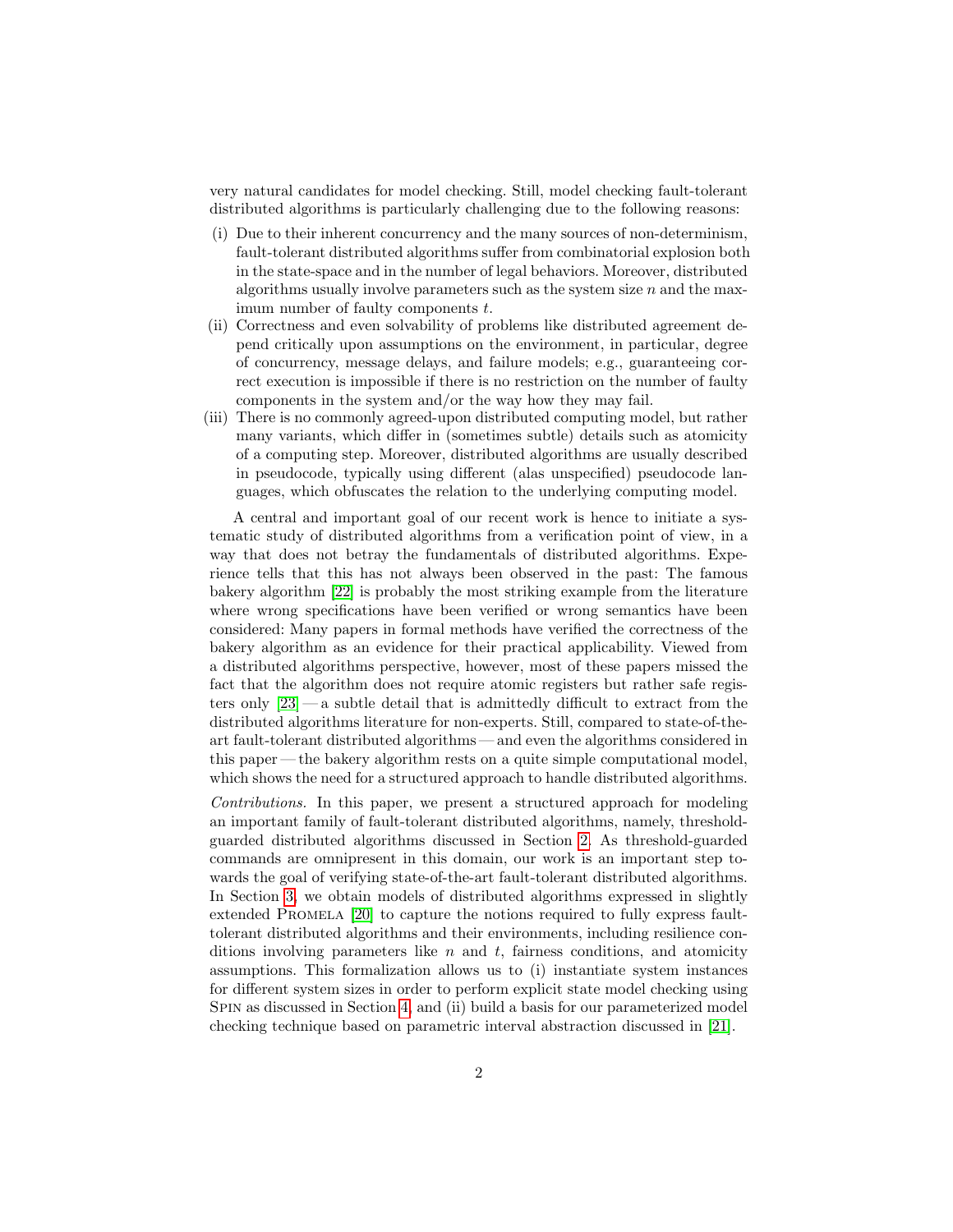Using our approach, we can already formalize and model check several basic fault-tolerant distributed algorithms for fixed parameters, i.e., numbers of processes and faults. These algorithms include several variants of the classic asynchronous broadcasting algorithm from [\[34\]](#page-17-5) under various fault assumptions, the broadcasting algorithm from [\[6\]](#page-16-0) tolerating Byzantine faults, the classic broadcasting algorithm found, e.g., in [\[9\]](#page-16-1), that tolerates crash faults, as well as a condition-based consensus algorithm [\[27\]](#page-17-6) that also tolerates crash faults.

This captures the most interesting problems that are solvable [\[16\]](#page-17-7) by distributed algorithms running in a purely asynchronous environment with faults. Our verification results build a corner stone for the verification of more advanced fault-tolerant distributed algorithms that require more restricted environments; for instance, the algorithms in [\[13,](#page-16-2)[9](#page-16-1)[,26,](#page-17-8)[37,](#page-17-9)[10,](#page-16-3)[18\]](#page-17-10) use threshold-guarded commands as a building block.

## <span id="page-2-0"></span>2 Threshold-guarded distributed algorithms

Processes, which constitute the distributed algorithms we consider, exchange messages, and change their state predominantly based on the received messages. In addition to the standard execution of actions, which are guarded by some predicate on the local state, most basic distributed algorithms (cf. [\[24,](#page-17-11)[3\]](#page-16-4)) add existentially or universally guarded commands involving received messages:

| if received $\langle m \rangle$ | if received $\langle m \rangle$ |  |  |  |  |  |
|---------------------------------|---------------------------------|--|--|--|--|--|
| from some process               | from all processes              |  |  |  |  |  |
| <b>then</b> $\arctan(m)$ ;      | <b>then</b> $\arctan(m)$ ;      |  |  |  |  |  |
| (a) existential guard           | (b) universal guard             |  |  |  |  |  |

Depending on the content of the message  $\langle m \rangle$ , the function action performs a local state transition and possibly sends messages to one or more processes. Such constructs can be found, e.g., in (non-fault-tolerant) distributed algorithms for constructing spanning trees, flooding, mutual exclusion, or network synchronization [\[24\]](#page-17-11). Understanding and analyzing such distributed algorithms is far from being trivial, which is due to the partial information on the global state present in the local state of a process. After all, real processors execute at different and varying speeds, and the end-to-end message delays also vary considerably. Viewed from the global perspective, this results in considerable non-determinism of the executions of a distributed system.

An additional source of non-determinism are faults. In order to shed some light on the difficulties facing a distributed algorithm in the presence of faults, consider Byzantine faults [\[28\]](#page-17-12), which allow a faulty process to behave arbitrarily: Faulty processes may fail to send messages, send messages with erroneous values, or even send conflicting information to different processes. In addition, faulty processes may even collaborate in order to increase their adverse power.

Fault-tolerant distributed algorithms work in the presence of such faults and provide some "higher level" service. In case of distributed agreement (consensus),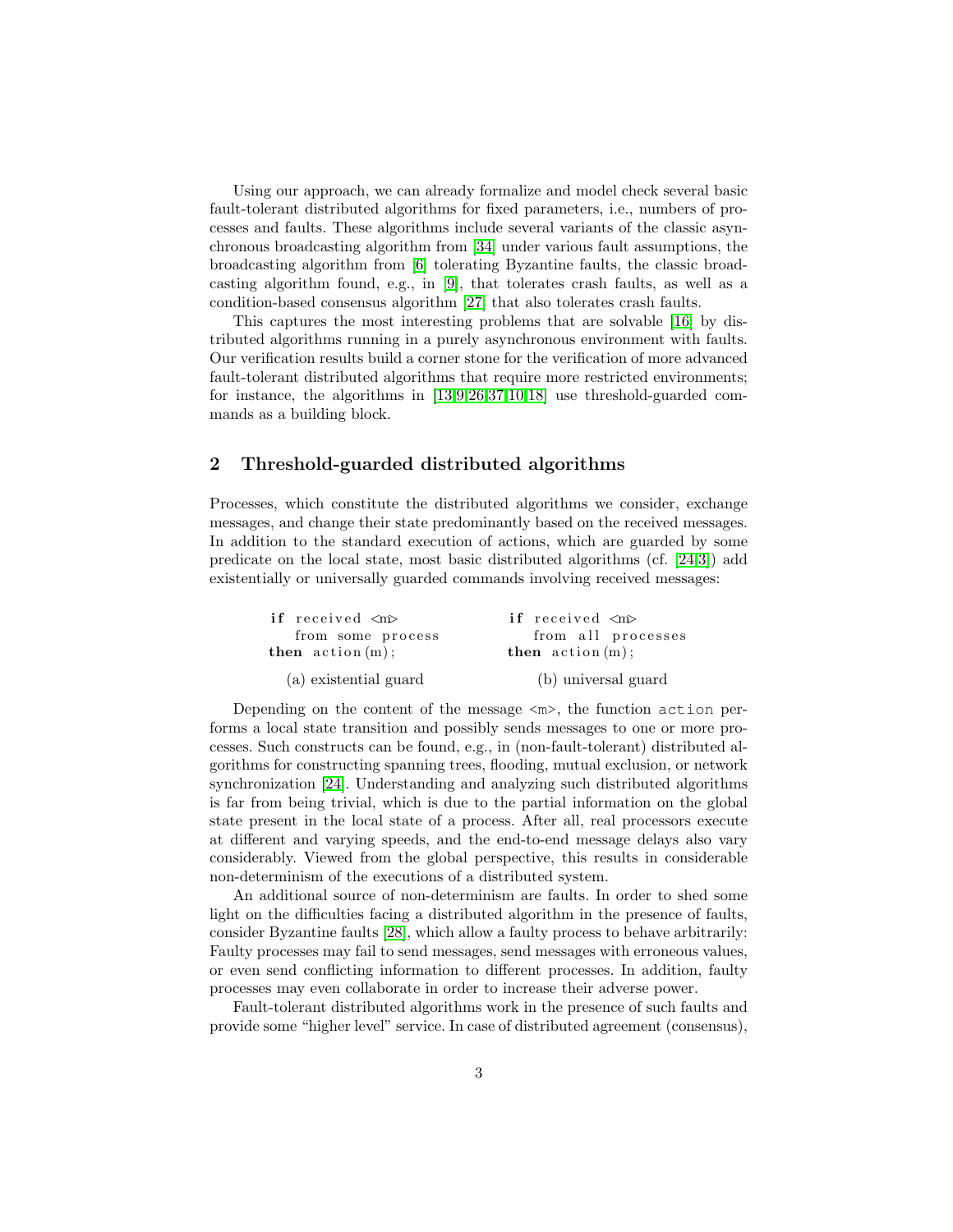e.g., it should be guaranteed that all non-faulty processes compute the same result even if some processes fail. Fault-tolerant distributed algorithms are hence used for increasing the system-level reliability of distributed systems [\[30\]](#page-17-13).

If one tries to build such a fault-tolerant distributed algorithm using the construct of Example (a) in the presence of Byzantine faults, the (local state of the) receiver process would be corrupted if the received message  $\langle m \rangle$  originates in a faulty process. A faulty process could hence contaminate a correct process. On the other hand, if one tried to use the construct of Example (b), a correct process would wait forever (starve) when a faulty process omits to send the required message. To overcome those problems, fault-tolerant distributed algorithms typically require assumptions on the maximum number of faults, and employ suitable thresholds for the number of messages which can be expected to be received by correct processes. Assuming that the system consists of  $n$ processes among which at most  $t$  may be faulty, threshold-guarded commands such as the following are typically used by fault-tolerant distributed algorithms:

if received <m> from n-t distinct processes then  $\arctan(m)$ ;

Assuming that thresholds are functions of the parameters  $n$  and  $t$ , threshold guards are a just generalization of quantified guards as given in Examples (a) and (b): In the above command, a process waits to receive  $n - t$  messages from distinct processes. As there are at least  $n-t$  correct processes, the guard cannot be blocked by faulty processes, which avoids the problems of Example (b). In the distributed algorithms literature, one finds a variety of different thresholds: Typical numbers are  $\lceil n/2+1 \rceil$  (for majority [\[13,](#page-16-2)[27\]](#page-17-6)),  $t+1$  (to wait for a message from at least one correct process [\[34](#page-17-5)[,13\]](#page-16-2)), or  $n - t$  (in the Byzantine case [\[34,](#page-17-5)[2\]](#page-16-5) to wait for at least  $t + 1$  messages from correct processes, provided  $n > 3t$ .

In the setting of Byzantine fault tolerance, it is important to note that the use of threshold-guarded commands implicitly rests on the assumption that a receiver can distinguish messages from different senders. In practice, this can be achieved e.g. by using point-to-point links between processes or by message authentication. What is important here is that Byzantine faulty processes are only allowed to exercise control on their own messages and computations, but not on the messages sent by other processes and the computation of other processes.

Reliable broadcast and related specifications. The specifications considered in the area of fault tolerance differ from more classic areas, such as concurrent systems where dining philosophers and mutual exclusion are central problems. For the latter, one is typically interested in local properties, e.g., if a philosopher  $i$  is hungry, then  $i$  eventually eats. Intuitively, dining philosophers requires us to trace indexed processes along a computation, e.g.,  $\forall i$ . **G** (hungry<sub>i</sub>  $\rightarrow$  (**F** eating<sub>i</sub>)), and thus to employ indexed temporal logics for specifications [\[7](#page-16-6)[,11,](#page-16-7)[12,](#page-16-8)[14\]](#page-17-14).

In contrast, fault-tolerant distributed algorithms are typically used to achieve certain global properties. Reliable broadcast is an ongoing "system service" with the following informal specification: Each process  $i$  may invoke a primitive called broadcast by calling  $\text{least}(i, m)$ , where m is a unique message content. Processes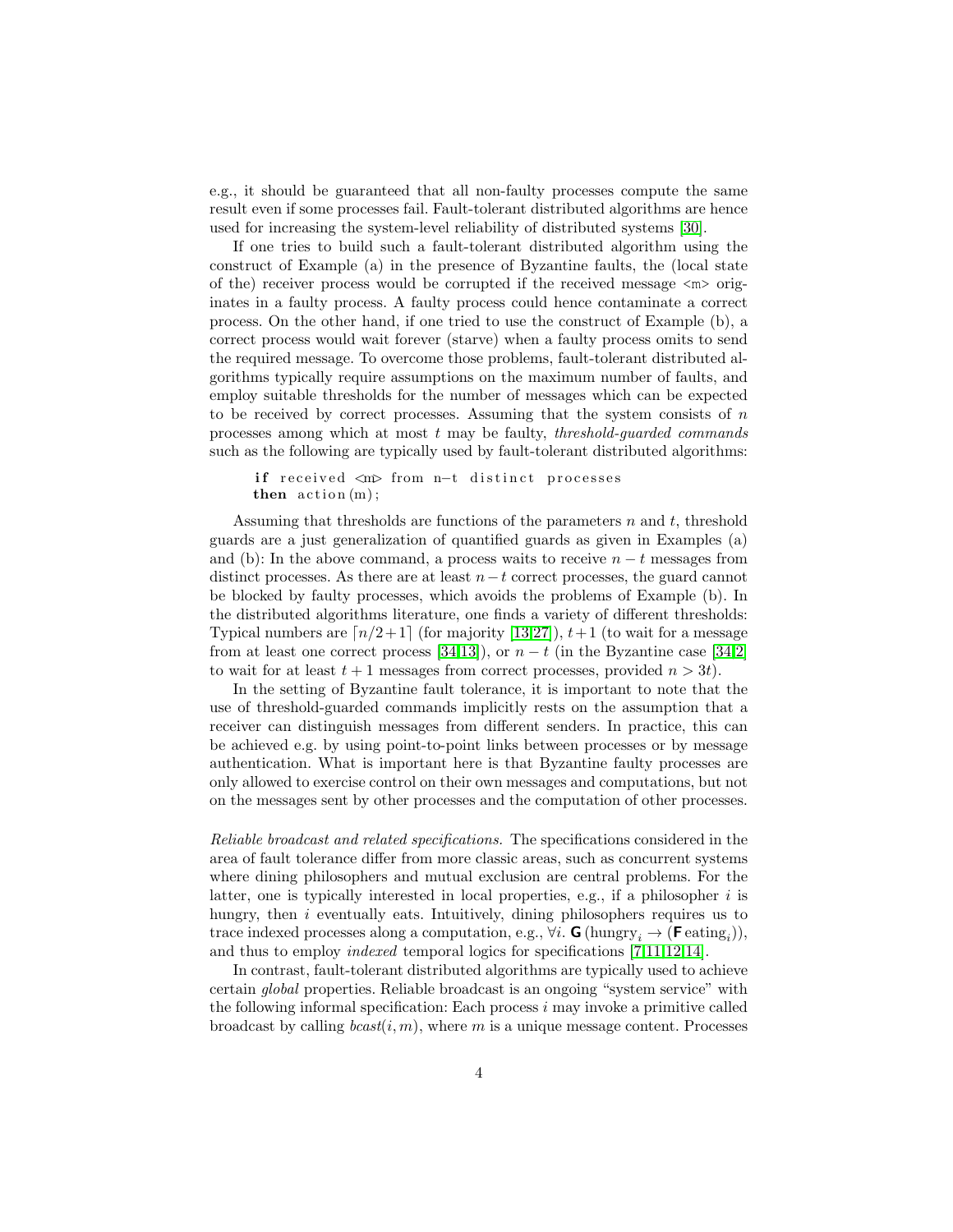may deliver a messages by invoking  $accept(i, m)$  for different process and message pairs  $(i, m)$ . The goal is that all correct processes invoke  $accept(i, m)$  for the same set of  $(i, m)$  pairs, with the requirement that all messages broadcast by a correct process are accepted by all correct processes, and that  $accept(i, m)$  is not invoked if i is correct and i did not invoke  $\text{icast}(i, m)$ . Our case study is to verify that the algorithm from [\[34\]](#page-17-5) implements these primitives on top of point-to-point channels, in the presence of Byzantine faults. In [\[34\]](#page-17-5), the instances for different  $(i, m)$  pairs do not interfere. Therefore, we will not consider i and m (since in [\[34\]](#page-17-5) the domain of m is not specified, some restrictions on m would be required anyway to make the algorithm amenable to finite state model checking). Rather, we distinguish the different kinds of invocations of  $\text{beast}(i, m)$  that may occur, e.g., the cases where the invoking process is faulty or correct. Depending on the initial state, we then have to check whether every/no correct process accepts. To capture this kind of properties, we have to trace only existentially or universally quantified properties, e.g., part of the broadcast specification (relay) [\[34\]](#page-17-5) states that if some correct process accepts a message, then all (correct) processes accept the message, that is,  $(\mathbf{G}(\exists i.\text{ accept}_i)) \rightarrow (\mathbf{F}(\forall j.\text{ accept}_j)).$ 

We are therefore considering a temporal logic where the *quantification over* processes is restricted to propositional formulas. We will need two kinds of quantified propositional formulas that consider (i) the finite control state modeled as a single status variable  $sv$ , and (ii) the possible unbounded data. We introduce the set  $AP_{SV}$  that contains propositions that capture comparison against some status value Z from the set of all control states, i.e.,  $[\forall i. s v_i = Z]$  and  $[\exists i. s v_i = Z]$ .

This allows us to express specifications of distributed algorithms. To express the mentioned relay property, we identify the status values where a process has accepted the message. We may quantify over all processes as we only explicitly model those processes, which are restricted in their internal behavior, that is, correct or benign faulty processes. More severe faults that are unrestricted in their internal behavior (e.g., Byzantine faults) are modeled via non-determinism in message passing. For a detailed discussion see Section [3.](#page-4-0)

In order to express comparison of data variables, we add a set of atomic propositions  $AP<sub>D</sub>$  that capture comparison of data variables (integers) x, y, and constant c; AP<sub>D</sub> consists of propositions of the form  $[\exists i. x_i + c < y_i]$ .

The labeling function of a system instance is then defined naturally as disjunction or conjunction over all process indices; cf. [\[21\]](#page-17-4) for complete definitions.

Given an LTL  $\setminus X$  formula  $\psi$  over AP<sub>D</sub> expressing justice [\[29\]](#page-17-15), an LTL  $\setminus X$ specification  $\varphi$  over AP<sub>SV</sub>, a process description P in PROMELA, and the number of (correct) processes  $N$ , the problem is to verify whether

$$
\underbrace{P \parallel P \parallel \cdots \parallel P}_{N \text{ times}} \models \psi \rightarrow \varphi.
$$

## <span id="page-4-0"></span>3 Threshold-guarded distributed algorithms in Promela

Algorithm [1](#page-0-0) is our case study for which we also provide a complete PROMELA implementation later in Figure [4.](#page-11-0) To explain how we obtain this implementation,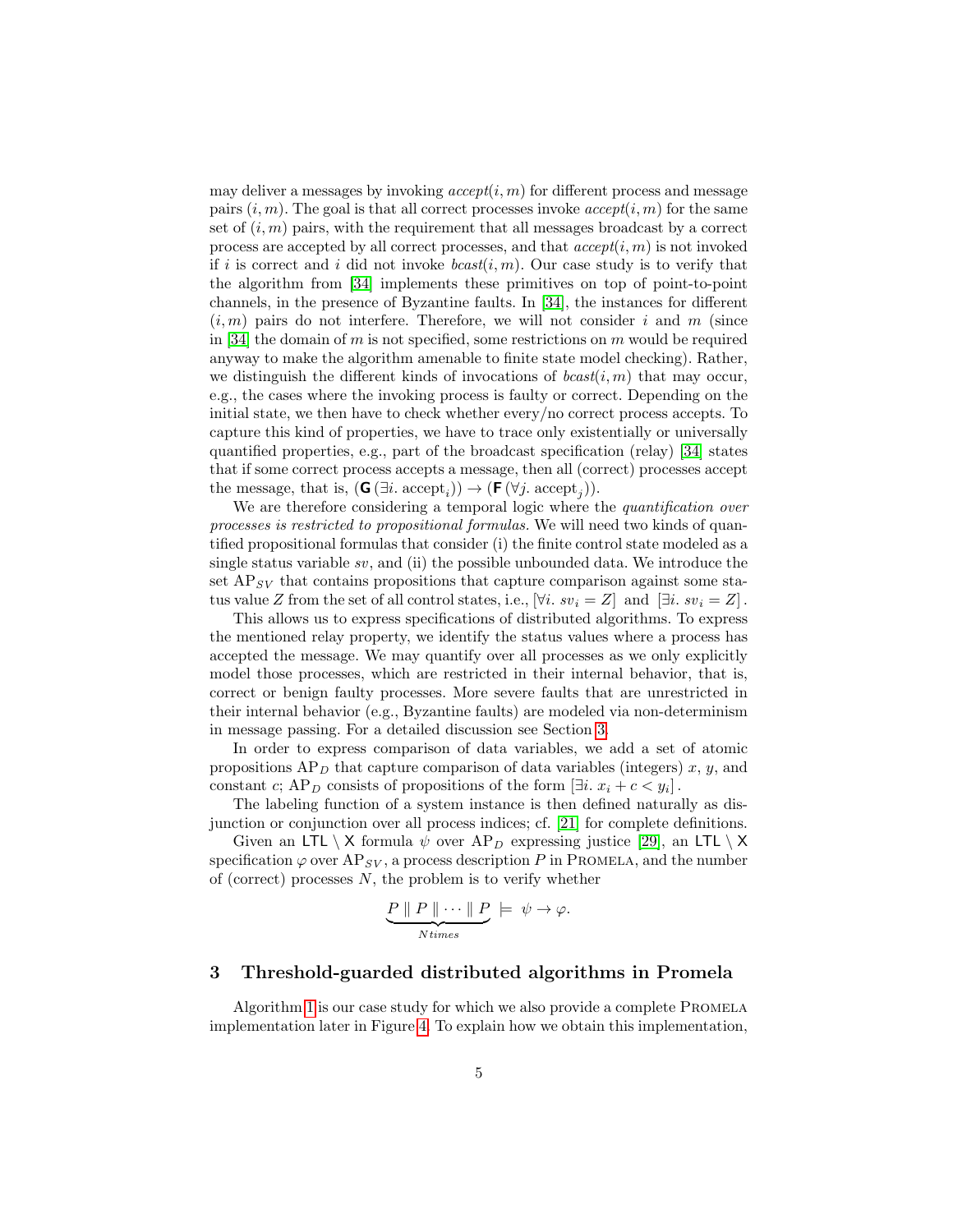Algorithm 1 Core logic of the broadcasting algorithm from [\[34\]](#page-17-5).

<span id="page-5-0"></span>Code for processes  $i$  if it is correct: Variables

1:  $v_i \in \{\text{FALSE}, \text{TRUE}\}\$ 

2:  $\text{accept}_i \in \{\text{FALSE}, \text{TRUE}\} \leftarrow \text{FALSE}$ 

#### Rules

3: if  $v_i$  and not sent (echo) before then

- 4: send  $\langle$ echo $\rangle$  to all;
- 5: if received  $\langle$ echo) from at least  $t + 1$  distinct processes and not sent  $\langle$ echo $\rangle$  before then
- $\epsilon$ : send (echo) to all;
- 7: if received  $\langle$ echo $\rangle$  from at least n − t distinct processes then
- $\text{accept}_i \leftarrow \text{TRUE};$

we proceed in three steps where we first discuss asynchronous distributed algorithms in general, then explain our encoding of message passing for thresholdguarded fault-tolerant distributed algorithms. Algorithm [1](#page-0-0) belongs to this class, as it does not distinguish messages according to their senders, but just counts received messages, and performs state transitions depending on the number of received messages; e.g. line [7](#page-5-0). Finally we encode the control flow of Algorithm [1.](#page-0-0) The rationale of the modeling decisions are that the resulting Promela model (i) captures the assumptions of distributed algorithms adequately, and (ii) allows for efficient verification either using explicit state enumeration (as discussed in this paper) or by abstraction as discussed in [\[21\]](#page-17-4). After discussing the modeling of distributed algorithms, we will provide the specifications in Section [3.4.](#page-12-1)

#### <span id="page-5-1"></span>3.1 Computational model for asynchronous distributed algorithms

We recall the standard assumptions for asynchronous distributed algorithms. As mentioned in the introduction, a system consists of  $n$  processes out of which at most  $t$  may be faulty. When considering a fixed computation, we denote by  $f$ the actual number of faulty processes. Note that  $f$  is not "known" to the correct processes. It is assumed that  $n > 3t \land f \leq t \land t > 0$ . As these parameters do not change during a run, they can be encoded as constants in PROMELA. Correct processes follow the algorithm, in that they take steps that correspond to the algorithm description. Between every pair of processes, there is a bidirectional link over which messages are exchanged. A link contains two message buffers, each being the receive buffer of one of the incident processes.

A step of a correct process is atomic and consists of the following three parts. (i) The process possibly receives a message. A process is not forced to receive a message even if there is one in its buffer [\[16\]](#page-17-7). (ii) Then, it performs a state transition depending on its current state and the received message. (iii) Finally, a process may send at most one message to each process, that is, it puts a message in the buffer of the other processes.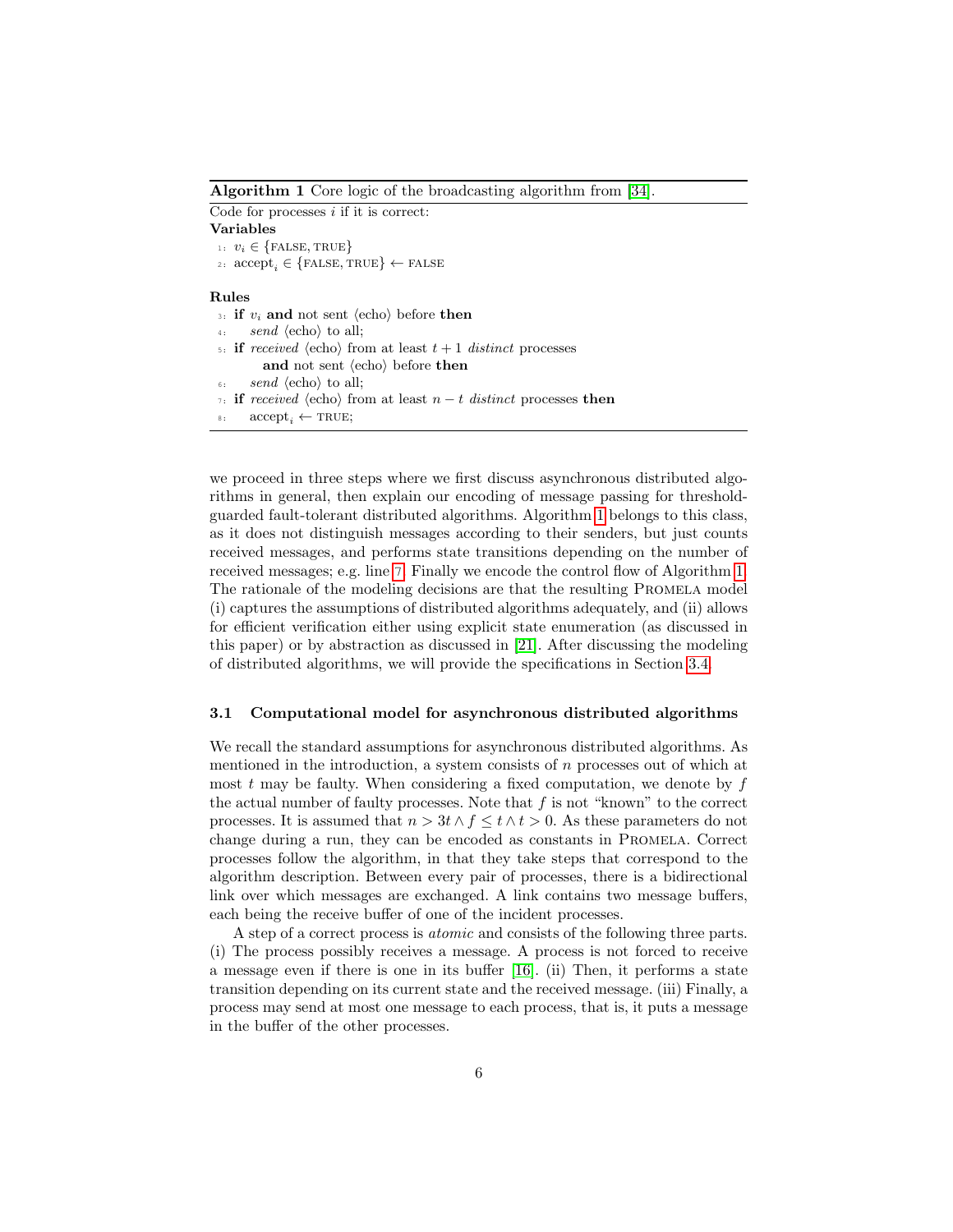Computations are asynchronous in that the steps can be arbitrarily inter-leaved, provided that each correct process takes an infinite number of steps.<sup>[1](#page-6-0)</sup> Moreover, if a message  $m$  is put into a process  $p$ 's buffer, and  $p$  is correct, then m is eventually received. This property is called *reliable communication*.

From the above discussion we observe that buffers are required to be unbounded, and therefore sending is non-blocking. Further, receiving is non-blocking even if no message has been sent to the process. If we assume that for each message type, each correct process sends at most one message in each run (as in Algorithm [1\)](#page-0-0), non-blocking send can in principle natively be encoded in Promela using message channels. In principle, non-blocking receive also can be implemented in Promela, but it is not a basic construct. We discuss the modeling of message passing in more detail in Section [3.2.](#page-6-1)

Fault types. In our case study Algorithm [1](#page-0-0) we consider Byzantine faults, that is, faulty processes are not restricted, except that they have no influence on the buffers of links to which they are not incident. Below we also consider restricted failure classes: omission faults follow the algorithm but may fail to send some messages, crash faults follow the algorithm but may prematurely stop running. Finally, *symmetric faults* need not follow the algorithm, but if they send messages, they send them to all processes. (The latter restriction does not apply to Byzantine faults which may send conflicting information to different processes).

## <span id="page-6-1"></span>3.2 Efficient encoding of message passing

In threshold-guarded distributed algorithms, the processes (i) count how many messages of the same type they have received from distinct processes, and change their states depending on this number, (ii) always send to all processes (including the process itself), and (iii) send messages only for a fixed number of types (only messages of type  $\langle$ echo $\rangle$  are sent in Algorithm [1\)](#page-0-0).

Fault-free communication. We discuss in the following that one can model such algorithms in a way that is more efficient in comparison to a straight forward implementation with Promela channels. In our final modeling we have an approach that captures both message passing and the influence of faults on correct processes. However, in order to not clutter the presentation we start our discussion by considering communication between correct processes only (i.e.,  $f = 0$ ), and add faults later in this section.

In the following code examples we show a straight-forward way to implement "received  $\langle$ echo) from at least x distinct processes" and "send  $\langle$ echo) to all" using PROMELA channels: We declare an array  $p2p$  of  $n^2$  channels, one per a pair of processes, and then we declare an array  $rx$  to record that at most one  $\langle$ echo $\rangle$ message from a process  $j$  is received by a process  $i$ :

<span id="page-6-0"></span><sup>&</sup>lt;sup>1</sup> Algorithm [1](#page-0-0) has runs that never accept and are infinite. Conceptually, the standard model requires that processes executing terminating algorithms loop forever in terminal states [\[24\]](#page-17-11).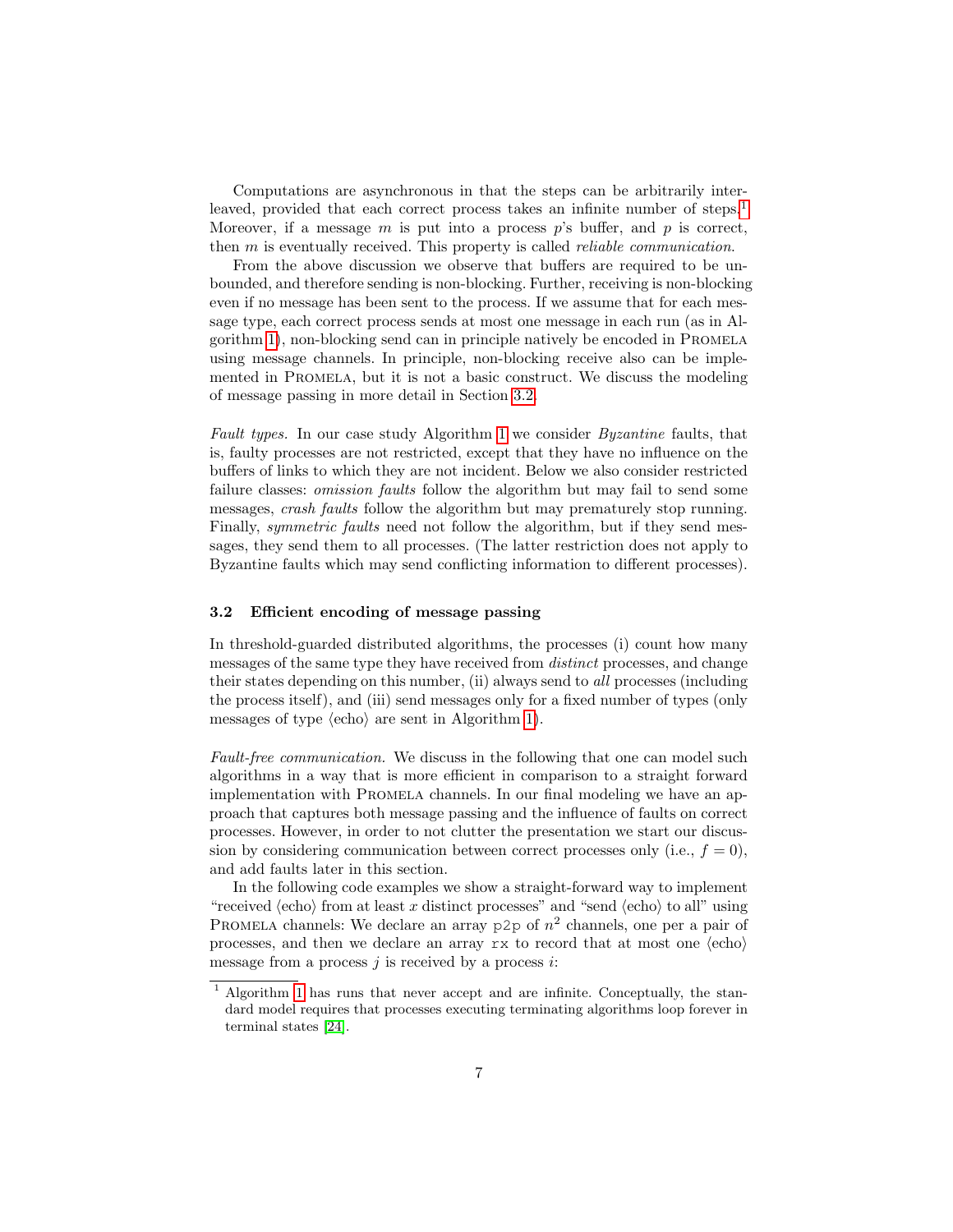```
\texttt{mtype} = { ECHO }; /* one message type */
chan p2p[NxN] = [1] of { mtype }; /* channels of capacity 1 * /bit rx[NxN]; /* a bit map to implement "distinct" */
active[N] proctype STBcastChan() {
  int i, nrcvd = 0; /* nr. of echoes */
```
Then, the receive code iterates over  $n$  channels: for non-empty channels it received an  $\langle$ echo $\rangle$  message or not, and empty channels are skipped; if a message is received, the channel is marked in rx:

```
i = 0; do
  :: (i \lt N) & nempty (p2p[i + N + \text{pid}]) \rightarrowp2p[i \times N + _pid]?ECHO; /* retrieve a message */
    if
      :: !rx[i * N + _pid] ->
        rx[i * N + pid] = 1; /* mark the channel */
        nrcvd++; break; /* receive at most one message */
      :: rx[i * N + \underline{pid}]; /* ignore duplicates */
    fi; i++;
  : : (i < N) \rightarrowi++; /* channel empty or postpone reception */
  :: i == N -> break;
od
```
Finally, the sending code also iterates over  $n$  channels and sends on each:

**for**  $(i : 1 ... N)$  {  $p2p[\_{pid} * N + i] !ECHO;$  }

Recall that threshold-guarded algorithms have specific constraints: messages from all processes are processed uniformly; every message is carrying only a message type without a process identifier; each process sends a message to all processes in no particular order. This suggests a simpler modeling solution. Instead of using message passing directly, we keep only the numbers of sent and received messages in integer variables:

```
int nsnt; /* one shared variable per a message type */active[N] proctype STBcast() {
 int nrcvd = 0, next_nrcvd = 0; /* nr. of echoes */
  ...
step: atomic {
   if /* receive one more echo */
      :: (next_nrcvd < nsnt) ->
       next\_nrcvd = nrcvd + 1;:: next_nrcvd = nrcvd; /* or nothing */
    fi;
    ...
   nsnt++; /* send echo to all */
  }
```
As one process step is executed atomically (indivisibly), concurrent reads and updates of nsnt are not a concern to us. Note that the presented code is based on the assumption that each correct process sends at most one message.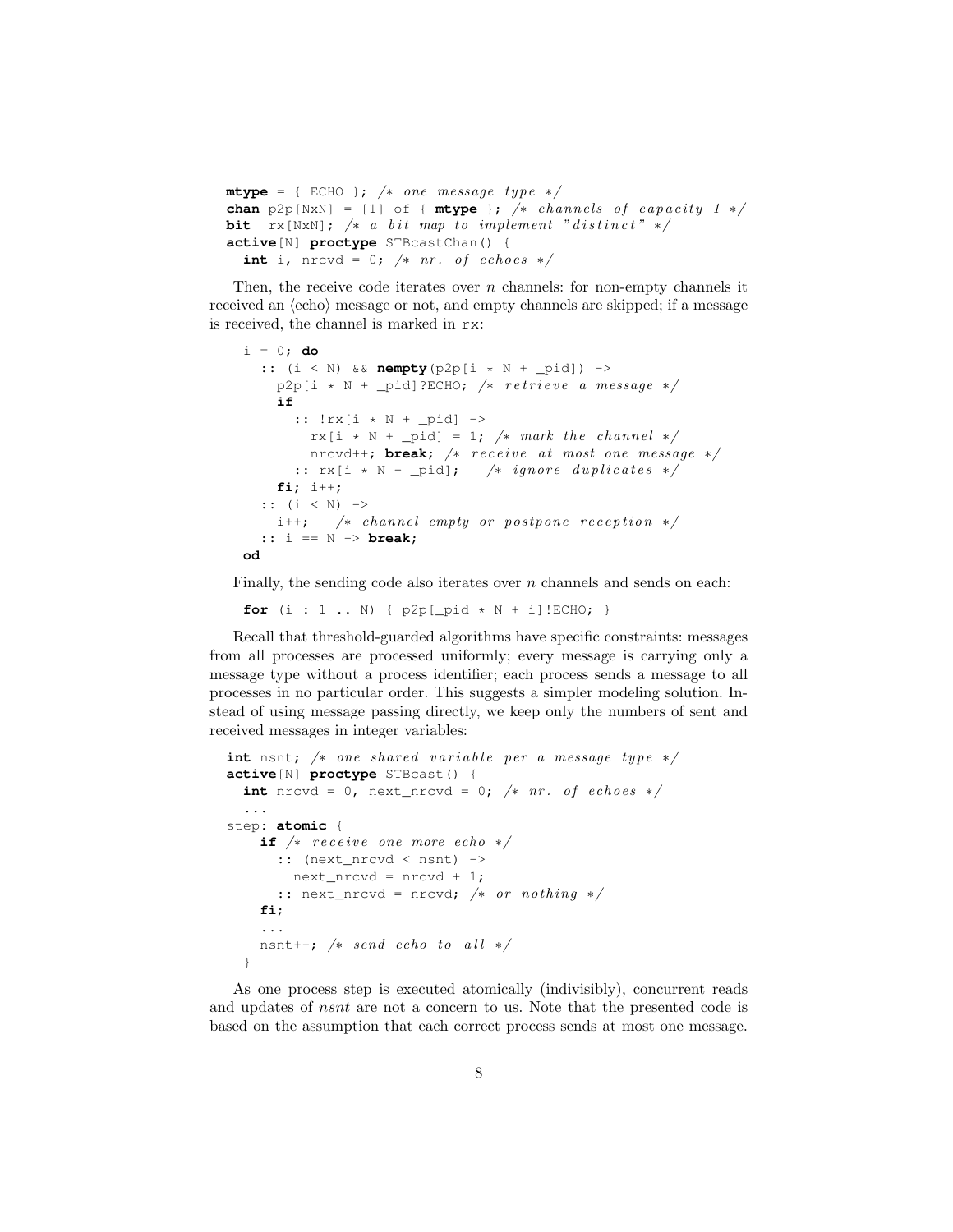```
active[F] proctype Byz() {
step: atomic {
 i = 0; do
   :: i \le N \Rightarrow sendTo(i); i^{++};
   :: i < N -> i++; /* some */
   :: i == N -> break;
  od
 }; goto step;
}
active[F] proctype Omit() {
step: atomic {
 /* receive as a correct *//* compute as a correct */if :: correctCodeSendsAll ->
   i = 0; do
    :: i \le N \Rightarrow sendTo(i); i^{++};
    :: i < N -> i++; /∗ omit ∗/
    :: i == N -> break;
  od
   :: skip;
fi
 }; goto step;
}
                                  active[F] proctype Symm() {
                                  step: atomic {
                                    if
                                     :: /* send all */
                                       for (i : 1 .. N)
                                       { sendTo(i); }
                                     :: skip; /∗ or none ∗/
                                    fi
                                   }; goto step;
                                  }
                                  active[F] proctype Clean() {
                                  step: atomic {
                                   /* receive as a correct *//* compute as a correct *//* send as a correct one */
                                   };
                                   if
                                       :: goto step;
                                       :: goto crash;
                                   fi;
                                  crash:
                                  }
```
Fig. 1: Modeling faulty processes explicitly: Byzantine (Byz), symmetric (Symm), omission (Omit), and clean crashes (Clean)

We show how to enforce this assumption when discussing the control flow of our implementation of Algorithm [1](#page-0-0) below.

Recall that in asynchronous distributed systems one assumes communication fairness, that is, every message sent is eventually received. The statement  $\exists i. \; rcvd_i$  < nsnt<sub>i</sub> describes a global state where messages are still in transit. It follows that a formula  $\psi$  defined by

<span id="page-8-1"></span>
$$
\mathbf{G}\,\mathbf{F} - [\exists i.\ revd_i < nsnt_i] \tag{RelComm}
$$

states that the system periodically delivers all messages sent by (correct) processes. We are thus going to add such fairness requirements to our specifications.

Faulty processes. In Figure [1](#page-8-0) we show how one can model the different types of faults discussed above using channels. The implementations are direct consequences of the fault description given in Section [3.1.](#page-5-1) Figure [2](#page-9-0) shows how the impact of faults on processes following the algorithm can be implemented in the shared memory implementation of message passing. Note that in contrast to Figure [1,](#page-8-0) the processes in Figure [2](#page-9-0) are not the faulty ones, but correct ones whose variable next nrcvd is subject to non-deterministic updates that corresponds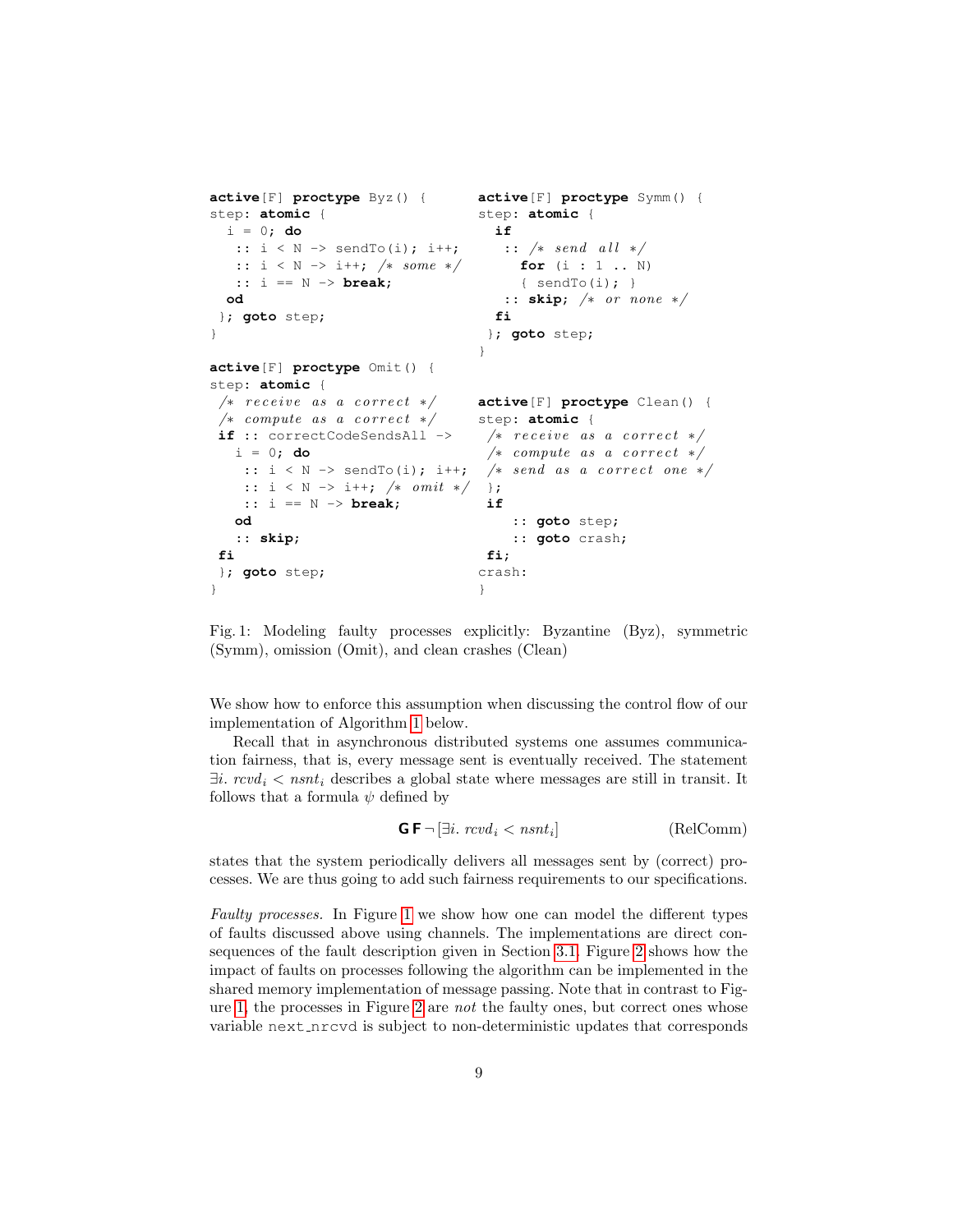```
/∗ N > 3T \wedge T \geq F \geq 0 */
active[N-F] proctype ByzI() {
step: atomic {
 if
   :: (next_nrcvd < nsnt + F) -> :: (next_nrcvd < nsnt + Fs) ->
   next_nrcvd = nrcvd + 1;
   :: next_nrcvd = nrcvd;
  fi
  /∗ compute ∗/
  /∗ send ∗/
 }; goto step;
}
/∗ N > 2T ∧ T ≥ F ≥ 0 ∗/
active[N] proctype OmitI() {
step: atomic {
 if
   :: (next_nrcvd < nsnt) ->
    next\_nrcvd = nrcvd + 1;:: next_nrcvd = nrcvd;
  fi
  /∗ compute ∗/
  /∗ send ∗/
 }; goto step;
}
                                  /∗ N > 2T \wedge T \geq F_p \geq F_s \geq 0 */
                                  active[N-Fp] proctype SymmI() {
                                  step: atomic {
                                    if
                                    next_nrcvd = nrcvd + 1;
                                     :: next_nrcvd = nrcvd;
                                    fi
                                    /∗ compute ∗/
                                    /* \; send \; */}; goto step;
                                   }
                                  /∗ N \geq T \wedge T \geq F_c \geq F_{nc} \geq 0 */
                                  active[N] proctype CleanI() {
                                  step: atomic {
                                    if
                                    :: (next_nrcvd < nsnt - Fnc) ->
                                     next_nrcvd = nrcvd + 1;
                                     :: next_nrcvd = nrcvd;
                                    fi
                                    /∗ compute ∗/
                                    /* \; send \; */}; goto step;
                                   }
```
Fig. 2: Modeling the effect of faults on correct processes: Byzantine (ByzI), symmetric (SymmI), omission (OmitI), and clean crashes (CleanI).

to the impact of faulty process. For instance, in the Byzantine case, in addition to the messages sent by correct processes, a process can receive up to f messages more. This is expressed by the condition (next nrcvd  $\leq$  nsnt  $+$  F).

For Byzantine and symmetric faults we only model correct processes explicitly. Thus, we specify that the system has N-F copies of the process. Moreover, we can use Property [\(RelComm\)](#page-8-1) to model reliable communication. Omission and crash faults, however, we model explicitly, so that we have N copies of processes. Without going into too much detail, the impact of faulty processes is modeled by relaxed fairness requirements: as some messages sent by these f faulty processes may not be received, this induces less strict communication fairness:

$$
\mathsf{GF} \neg [\exists i. \; rcv\,_i + f < nsn\,_i]
$$

By similar adaptations one models, e.g., corrupted communication (e.g., due to faulty links) [\[31\]](#page-17-16), or hybrid fault models [\[4\]](#page-16-9) that contain different fault scenarios.

Figure [3](#page-10-0) compares the number of states and memory consumption when modeling message passing using both solutions. We ran Spin to perform exhaustive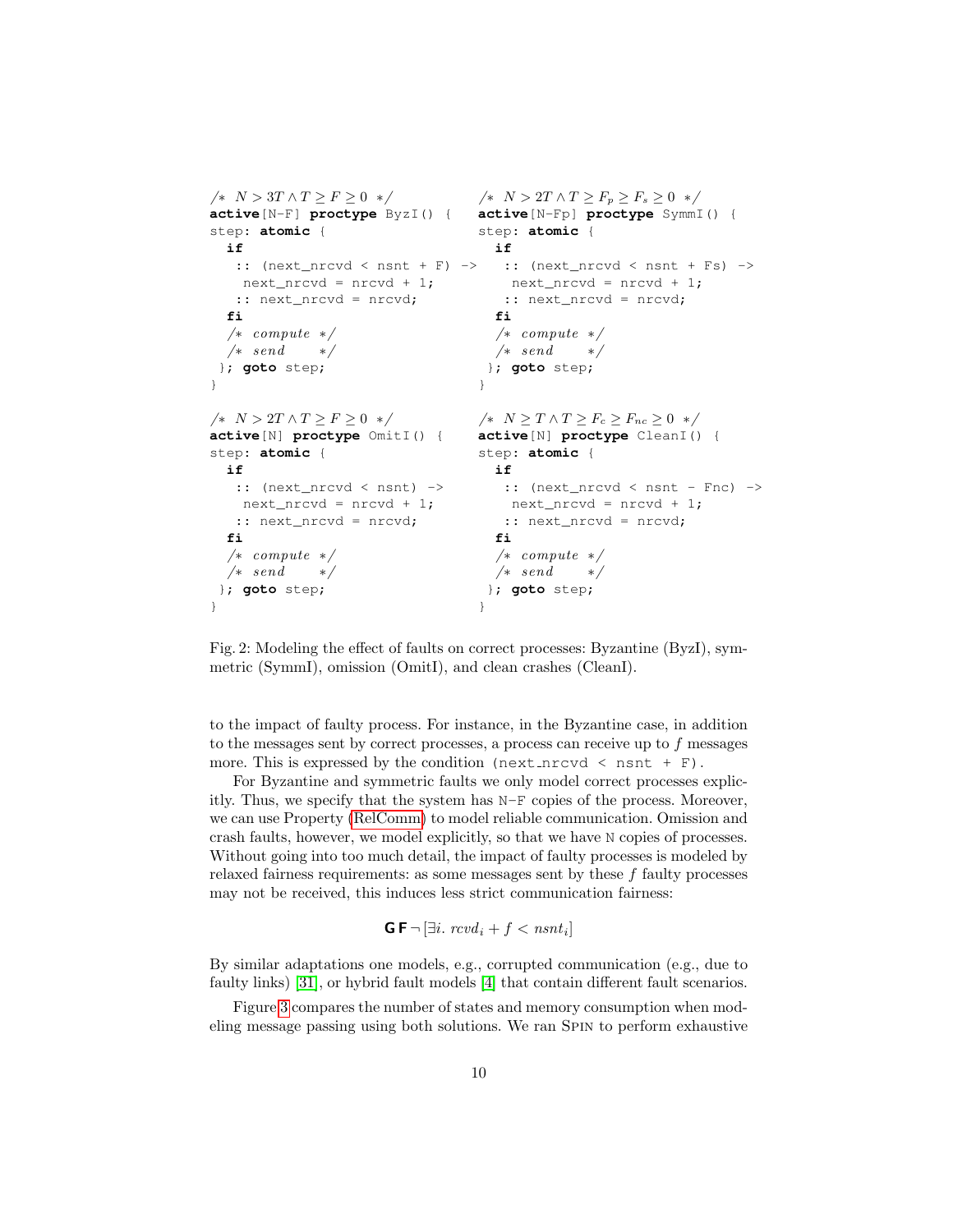<span id="page-10-0"></span>

Fig. 3: Visited states (left) and memory usage (right) when modeling message passing with channels (ch) or shared variables (var). The faults are in effect only when  $f > 0$ . Ran with SAFETY, COLLAPSE, COMP, and 8GB of memory.

state enumeration on the encoding of Algorithm [1](#page-0-0) (discussed in the next section). As one sees, the model with explicit channels and faulty processes ran out of memory on six processes, whereas the shared memory model did so only with *nine* processes. Moreover, the latter scales better in the presence of faults, while the former degrades with faults. This leads us to use the shared memory encoding based on nsnt variables.

#### 3.3 Encoding the control flow

Recall Algorithm [1,](#page-0-0) which is written in typical pseudocode found in the distributed algorithms literature. The lines [3-8](#page-5-0) describe one step of the algorithm. Receiving messages is implicit and performed before line [3](#page-5-0), and the actual sending of messages is deferred to the end, and is performed after line [8](#page-5-0).

We encoded the algorithm in Figure [4](#page-11-0) using custom PROMELA extensions to express notions of fault-tolerant distributed algorithms. The extensions are required to express a parameterized model checking problem, and are used by our tool that implements the abstraction methods introduced in [\[21\]](#page-17-4). These extensions are only syntactic sugar when the parameters are fixed: symbolic is used to declare parameters, and assume is used to impose resilience conditions on them (but is ignored in explicit state model checking). Declarations atomic  $\langle \text{var} \rangle = \text{all}$  (...) are a shorthand for declaring atomic propositions that are unfolded into conjunctions over all processes (similarly for some). Also we allow expressions over parameters in the argument of active.

In the encoding in Figure [4,](#page-11-0) the whole step is captured within an atomic block (lines [20](#page-11-1)[–42\)](#page-11-2). As usual for fault-tolerant algorithms, this block has three logical parts: the receive part (lines  $21-24$ ), the computation part (lines  $25-32$ ), and the sending part (lines [33–](#page-11-7)[38\)](#page-11-8). As we have already discussed the encoding of message passing above, it remains to discuss the control flow of the algorithm.

Control state of the algorithm. Apart from receiving and sending messages, Algorithm [1](#page-0-0) refers to several facts about the current control state of a process: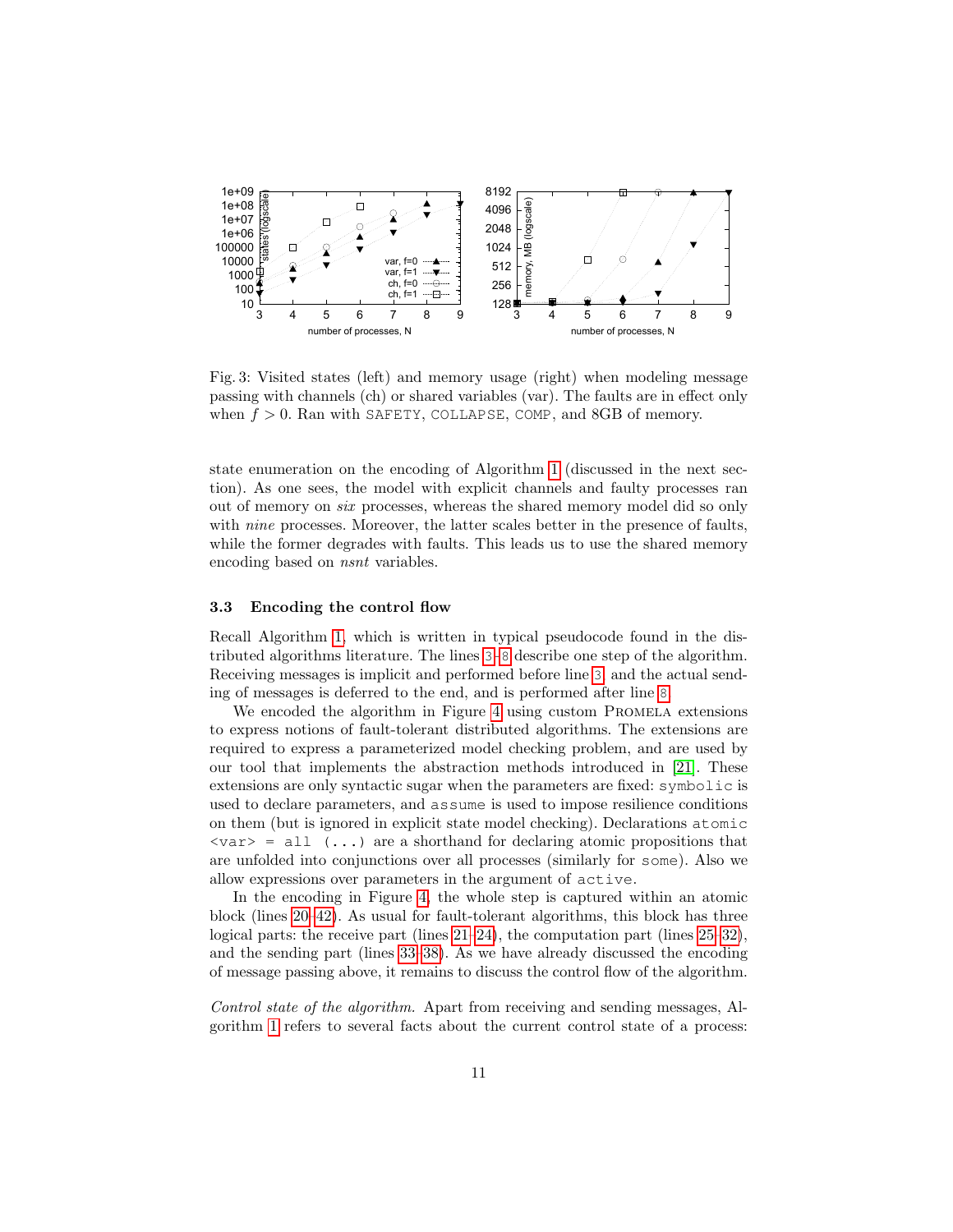```
1 / * parameters (instantiated with concrete values) */2 symbolic int N, T, F;
3 \t/k the resilience condition */
4 assume(N > 3 * T && T >= 1 && 0 <= F && F <= T);
5 \neq quantified atomic propositions */6 atomic prec_unforg = all(STBcast:sv == V0);
   atomic prec_corr = all(STBcast:sv == V1);8 atomic prec_init = all(STBcast@step);
9 atomic ex_acc = some(STBcast:sv == AC);
10 atomic all_acc = all(STBcast:sv == AC);
11 atomic in_transit = some(STBcast:nrcvd < nsnt);
12
13 active[N - F] proctype STBcast() {
14 byte sv, next_sv; /* status of the algorithm */
15 int nrcvd = 0, next_nrcvd = 0; /* nr. of echoes received */
16 if /* initialize */17 :: sv = V0; /* v_i = FALSE * /18 :: sv = V1; /* v_i = TRUE */
19 fi;
20 step: atomic { /* an indivisible step */
21 if /* receive one more echo (up to nsnt + F) */
22 :: (\text{next\_nrcvd} < \text{nsnt} + \text{F}) \rightarrow \text{next\_nrcvd} = \text{nrcvd} + 1;\cdots :: next_nrcvd = nrcvd; /* or nothing */
24 fi;
25 if /∗ compute ∗/
26 :: (next_nrcvd >= N - T) ->
27 next_sv = AC; /* accept_i = \text{TRUE} */
28 :: (next_nrcvd < N - T && sv == V1
29 || next_nrcvd >= T + 1) ->
30 next_sv = SE; /* remember that \langle echo \rangle is sent */
31 :: else \rightarrow next_sv = sv; /* keep the status */
32 fi;
33 if /∗ send ∗/
34 :: (SV == V0 || SV == V1)
35 \quad \& \& \quad (next_sv == SE || next_sv == AC) ->
36 nsnt++; /∗ send <echo> ∗/
37 :: else; /* send nothing */
38 fi;
39 /* update local variables and reset scratch variables */
40 sv = next_sv; nrcvd = next_nrcvd;
41 next\_sv = 0; next\_nrcvd = 0;42 } goto step;
43 \frac{1}{2}44 /∗ LTL−X formulas ∗/
45 ltl fairness { [\infty] {> (!in_transit) } /* added to other formulas */
46 ltl relay { [](ex_acc -> <>all_acc) }
47 ltl corr { []((prec_init && prec_corr) -> <>(ex_acc)) }
48 ltl unforg { []((prec_init && prec_unforg) -> []!ex_acc) }
```
<span id="page-11-8"></span><span id="page-11-7"></span><span id="page-11-6"></span><span id="page-11-2"></span>Fig. 4: Encoding of Algorithm [1](#page-0-0) in PROMELA with symbolic extensions.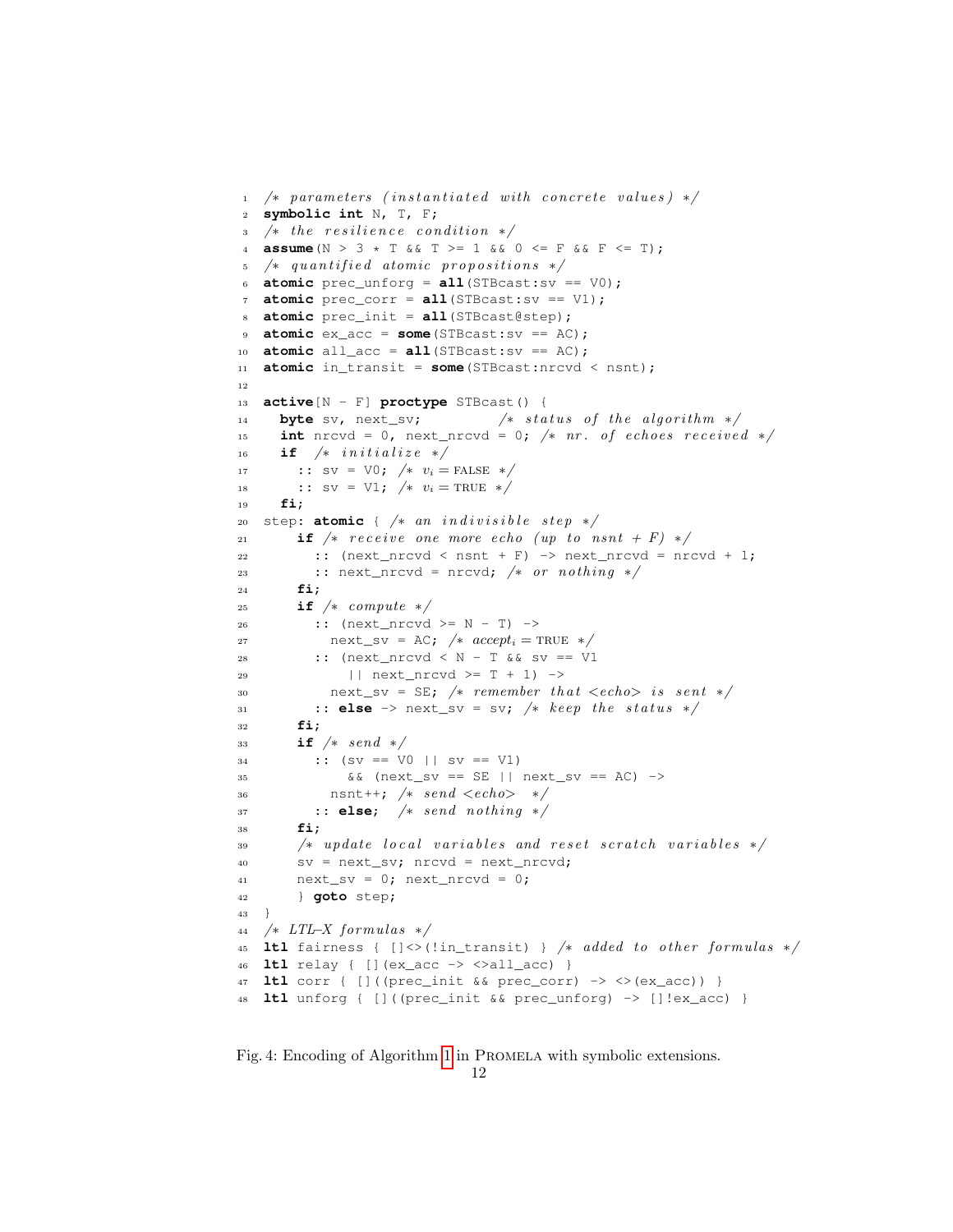"sent  $\langle echo \rangle$  before", "if v<sub>i</sub>", and "accept<sub>i</sub> ← TRUE". We capture all possible control states in a finite set  $SV$ . For instance, for Algorithm [1](#page-0-0) one can collect the set  $SV = \{V0, V1, SE, AC\}$ , where:

- V0 corresponds to  $v_i$  = FALSE, accept<sub>i</sub> = FALSE and  $\langle$ echo $\rangle$  is not sent.
- V1 corresponds to  $v_i$  = TRUE, accept<sub>i</sub> = FALSE and  $\langle$ echo $\rangle$  is not sent.
- SE corresponds to the case accept<sub>i</sub> = FALSE and  $\langle$ echo) been sent. Observe that once a process has sent  $\langle$ echo $\rangle$ , its value of  $v_i$  does not interfere anymore with the subsequent control flow.
- AC corresponds to the case  $\mathrm{accept}_i = \mathrm{TRUE}$  and  $\langle \mathrm{echo} \rangle$  been sent. A process only sets accept to true if it has sent a message (or is about to do so in the current step).

Thus, the control state is captured within a single status variable sv over SV with the set  $SV_0 = \{V0, V1\}$  of initial control states.

### <span id="page-12-1"></span>3.4 Specifications

Specifications are obtained by the broadcasting specification parts called unforgeability, correctness, and relay introduced in [\[34\]](#page-17-5):

$$
\mathbf{G} \left( [\forall i. s v_i \neq \mathrm{V1}] \rightarrow \mathbf{G} \left[ \forall j. s v_j \neq \mathrm{AC} \right] \right) \tag{U}
$$

$$
\mathbf{G} ([\forall i. s v_i = \text{V1}] \rightarrow \mathbf{F} [\exists j. s v_j = AC])
$$
 (C)

$$
\mathbf{G} \left( [\exists i. s v_i = \mathbf{AC}] \rightarrow \mathbf{F} \left[ \forall j. s v_j = \mathbf{AC} \right] \right) \tag{R}
$$

Note carefully that  $(U)$  is a safety specification while  $(C)$  and  $(R)$  are liveness specifications.

## <span id="page-12-0"></span>4 Experiments with SPIN

Figure [4](#page-11-0) provides the central parts of the code of our case study. For the experiments we have implemented four distributed algorithms that use thresholdguarded commands, and differ in the fault model. We have one algorithm for each of the fault models discussed. In addition, the algorithms differ in the guarded commands. The following list is ordered from the most general fault model to the most restricted one. The given resilience conditions on  $n$  and  $t$  are the ones we expected from the literature, and their tightness was confirmed by our experiments:

Byz. tolerates t Byzantine faults if  $n > 3t$ , SYMM. tolerates t symmetric (identical Byzantine [\[3\]](#page-16-4)) faults if  $n > 2t$ , OMIT. tolerates t send omission faults if  $n > 2t$ , CLEAN. tolerates t clean crash faults for  $n > t$ .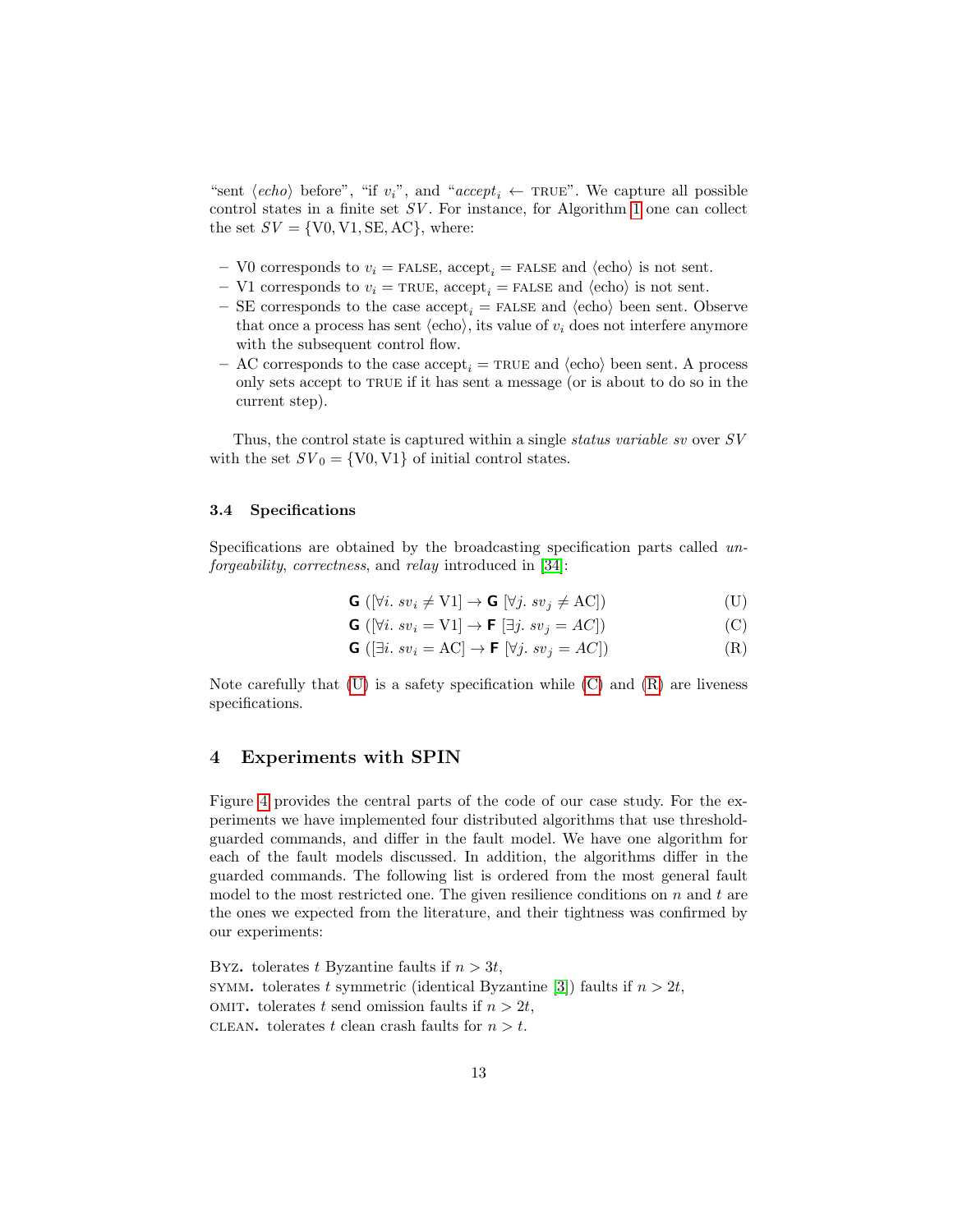<span id="page-13-0"></span>

| #            | parameter values                  |     | spec valid   |                                  | Time Mem. |                                 | <b>Stored Transitions Depth</b> |     |  |  |
|--------------|-----------------------------------|-----|--------------|----------------------------------|-----------|---------------------------------|---------------------------------|-----|--|--|
|              | <b>B</b> YZ                       |     |              |                                  |           |                                 |                                 |     |  |  |
|              | <b>B1</b> N=7,T=2,F=2             | (U) | $\checkmark$ | 3.13 sec. 74 MB $193 \cdot 10^3$ |           |                                 | $1\cdot 10^6$                   | 229 |  |  |
|              | <b>B2</b> N=7,T=2,F=2             | (C) | ✓            | 3.43 sec. 75 MB $207 \cdot 10^3$ |           |                                 | $2\cdot10^6$                    | 229 |  |  |
|              | <b>B3</b> N=7,T=2,F=2             | (R) | ✓            |                                  |           | $6.3$ sec. 77 MB $290\cdot10^3$ | $3\cdot10^6$                    | 229 |  |  |
|              | $B4 N=7, T=3, F=2$                | (U) | $\checkmark$ | 4.38 sec. 77 MB $265 \cdot 10^3$ |           |                                 | $2 \cdot 10^6$                  | 233 |  |  |
|              | <b>B5</b> $N=7$ , $T=3$ , $F=2$   | (C) | ✓            |                                  |           | 4.5 sec. 77 MB $271 \cdot 10^3$ | $2 \cdot 10^{6}$                | 233 |  |  |
|              | <b>B6</b> N=7,T=3,F=2             | (R) | Х            | $0.02$ sec. $68\ \mathrm{MB}$    |           | $1 \cdot 10^3$                  | $13 \cdot 10^3$                 | 210 |  |  |
| OMIT         |                                   |     |              |                                  |           |                                 |                                 |     |  |  |
|              | $O1 N=5, To=2, Fo=2$              | (U) | $\checkmark$ | $1.43$ sec. 69 MB                |           | $51 \cdot 10^3$                 | $878 \cdot 10^3$                | 175 |  |  |
|              | $Q2 N=5, To=2, Fo=2$              | (C) | ✓            | $1.64$ sec. 69 MB                |           | $60 \cdot 10^{3}$               | $1 \cdot 10^6$                  | 183 |  |  |
|              | $O3$ N=5,To=2,Fo=2                | (R) | ✓            | 3.69 sec. 71 MB                  |           | $92 \cdot 10^3$                 | $2 \cdot 10^6$                  | 183 |  |  |
|              | $O4 N=5, To=2, Fo=3$              | (U) | ✓            | $1.39$ sec. $69$ MB              |           | $51 \cdot 10^3$                 | $878 \cdot 10^{3}$              | 175 |  |  |
|              | $O5$ N=5,To=2,Fo=3                | (C) | Х            | $1.63$ sec. 69 MB                |           | $53 \cdot 10^3$                 | $1 \cdot 10^6$                  | 183 |  |  |
|              | $O6$ N=5,To=2,Fo=3                | (R) | x            | $0.01$ sec. 68 MB                |           | 17                              | 135                             | 53  |  |  |
| <b>SYMM</b>  |                                   |     |              |                                  |           |                                 |                                 |     |  |  |
|              | <b>S1</b> N=5,T=1,Fp=1,Fs=0       | (U) | $\checkmark$ | $0.04$ sec. 68 MB                |           | $3 \cdot 10^3$                  | $\overline{23\cdot 10^3}$       | 121 |  |  |
|              | <b>S2</b> N=5,T=1,Fp=1,Fs=0       | (C) | ✓            | $0.03$ sec. 68 MB                |           | $3 \cdot 10^3$                  | $24 \cdot 10^3$                 | 121 |  |  |
|              | <b>S3</b> N=5,T=1,Fp=1,Fs=0       | (R) | ✓            | $0.08$ sec. 68 MB                |           | $5 \cdot 10^3$                  | $53 \cdot 10^3$                 | 121 |  |  |
|              | <b>S4</b> N=5,T=3,Fp=3,Fs=1       | (U) | ✓            | $0.01$ sec. 68 MB                |           | 66                              | 267                             | 62  |  |  |
|              | <b>S5</b> N=5,T=3,Fp=3,Fs=1       | (C) | Х            | $0.01$ sec. $68~\mathrm{MB}$     |           | 62                              | 221                             | 66  |  |  |
|              | <b>S6</b> N=5,T=3,Fp=3,Fs=1       | (R) | ✓            | $0.01$ sec. 68 MB                |           | 62                              | 235                             | 62  |  |  |
| <b>CLEAN</b> |                                   |     |              |                                  |           |                                 |                                 |     |  |  |
|              | <b>C1</b> N=3,Tc=2,Fc=2,Fnc=0 (U) |     | $\checkmark$ | $0.01$ sec. $68~\mathrm{MB}$     |           | 668                             | $7 \cdot 10^3$                  | 77  |  |  |
|              | <b>C2</b> N=3,Tc=2,Fc=2,Fnc=0 (C) |     | ✓            | $0.01$ sec. 68 MB                |           | 892                             | $8 \cdot 10^3$                  | 81  |  |  |
|              | C3 N=3,Tc=2,Fc=2,Fnc=0 $(R)$      |     | $\checkmark$ | $0.02$ sec. 68 MB                |           | $1 \cdot 10^3$                  | $17 \cdot 10^3$                 | 81  |  |  |

Table 1: Summary of experiments related to [\[34\]](#page-17-5)

In addition, we verified a folklore reliable broadcasting algorithm that tolerates crash faults, which is given, e.g., in [\[9\]](#page-16-1). Further, we verified a Byzantine tolerant broadcasting algorithm from [\[6\]](#page-16-0). For the encoding of the algorithm from [\[6\]](#page-16-0) we were required to use two message types — opposed to the one type of the  $\langle$ echo $\rangle$  messages in Algorithm [1.](#page-0-0) Finally, we implemented the asynchronous condition-based consensus algorithm from [\[27\]](#page-17-6). We specialized it to binary consensus, which resulted in an encoding which requires four different message types.

The major goal of the experiments was to check the adequacy of our formalization. To this end, we first considered the four well-understood variants of [\[34\]](#page-17-5), for each of which we systematically changed the parameter values. By doing so, we verify that under our modeling the different combination of parameters lead to the expected result. Table [1](#page-13-0) and Figure [5](#page-14-0) summarize the results of our experiments for broadcasting algorithms in the spirit of  $[34]$ . Lines  $B1 - B3$ ,  $O1 - O3$ ,  $S1-S3$ , and  $C1-C3$  capture the cases that are within the resilience condition known for the respective algorithm, and the algorithms were verified by Spin. In Lines B4 – B6, the algorithm's parameters are chosen to achieve a goal that is known to be impossible [\[28\]](#page-17-12), i.e., to tolerate that 3 out of 7 processes may fail.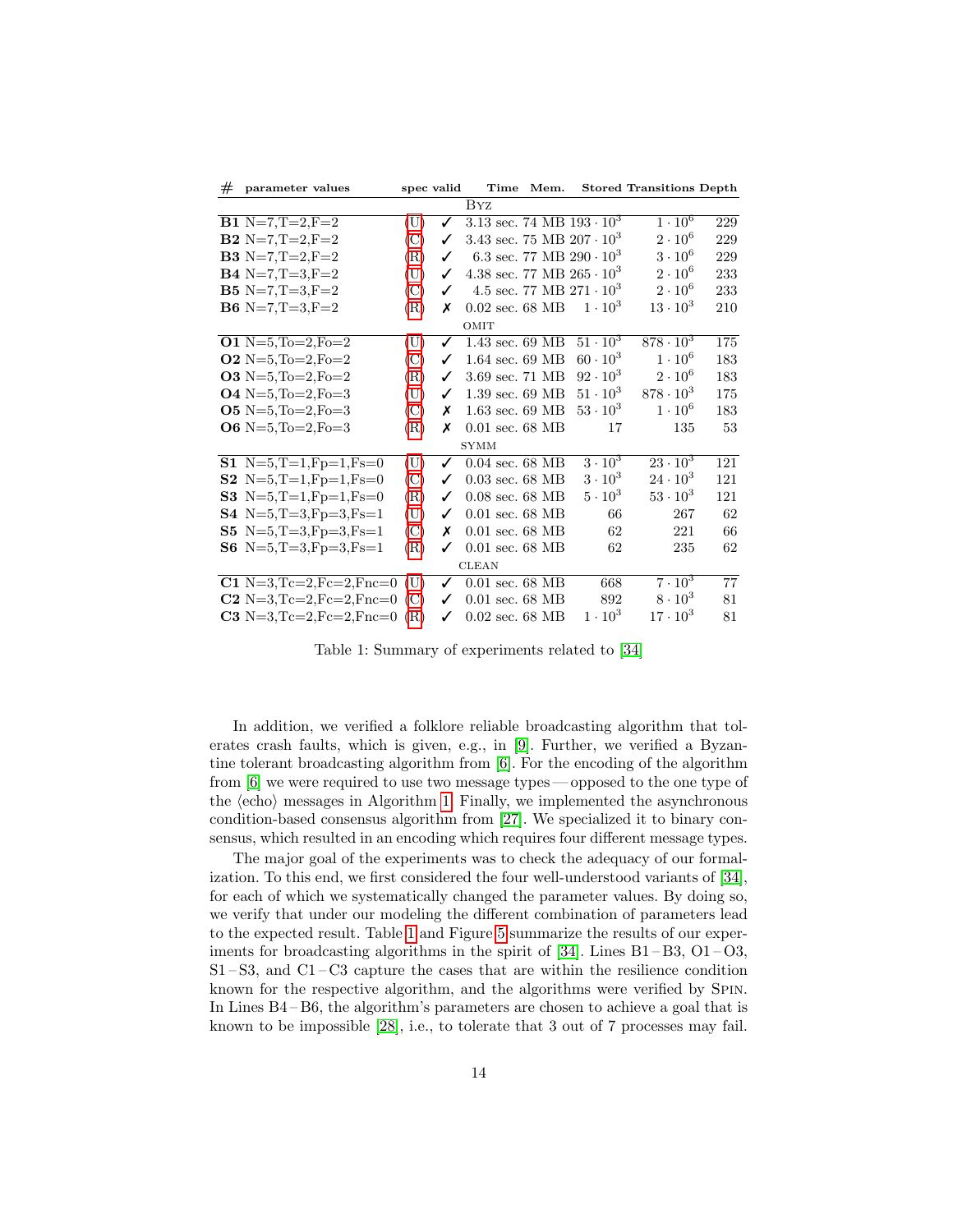<span id="page-14-0"></span>

Fig. 5: SPIN memory usage (left) and running time (right) for BYZ.

This violates the  $n > 3t$  requirement. Our experiment shows that even if only 2 faults occur in this setting, the relay specification [\(R\)](#page-12-1) is violated. In Lines O4 – O6, the algorithm is designed properly, i.e., 2 out of 5 processes may fail  $(n > 2t)$ in the case of omission faults). Our experiments show that this algorithm fails in the presence of 3 faulty processes, i.e., [\(C\)](#page-12-1) and [\(R\)](#page-12-1) are violated.

Table [2](#page-15-0) summarizes our experiments for the algorithms in [\[9\]](#page-16-1), [\[6\]](#page-16-0), and [\[27\]](#page-17-6). The specification (F) is related to agreement and was also used in [\[17\]](#page-17-17). Properties  $(V0)$  and  $(V1)$  are non-triviality, that is, if all processes propose  $0(1)$ , then 0 (1) is the only possible decision value. Property (A) is agreement and similar to [\(R\)](#page-12-1), while Property (T) is termination, and requires that every correct process eventually decides. In all experiments the validity of the specifications was as expected from the distributed algorithms literature.

For slightly bigger systems, that is, for  $n = 11$  our experiments run out of memory. This shows the need for parameterized verification of these algorithms.

## 5 Related Work

As fault tolerance is required to increase the reliability of systems, the verification of fault tolerance mechanisms is an important challenge. There are two classes of approaches towards fault tolerance, namely fault detection, and fault masking.

Methods in the first class follow the fault detection, isolation, and recovery (FDIR) principles: at runtime one tries to detect faults and to automatically perform counter measures. In this area, in [\[32\]](#page-17-18) Spin was used to validate a design based on the well-known primary backup idea. Under the FDIR approach, validation techniques have also been introduced in [\[15](#page-17-19)[,8,](#page-16-10)[19\]](#page-17-20).

However, it is well understood that it is not always possible to reliably detect faults; for instance, in asynchronous distributed systems it is not possible to distinguish a process that prematurely stopped from a slow process, and in synchronous systems there are cases where the border between correct and faulty behavior cannot be drawn sharply [\[1\]](#page-16-11). To address such issues, fault masking has been introduced. Here, one does not try to detect or isolate faults, but tries to keep those components operating consistently that are not directly hit by faults,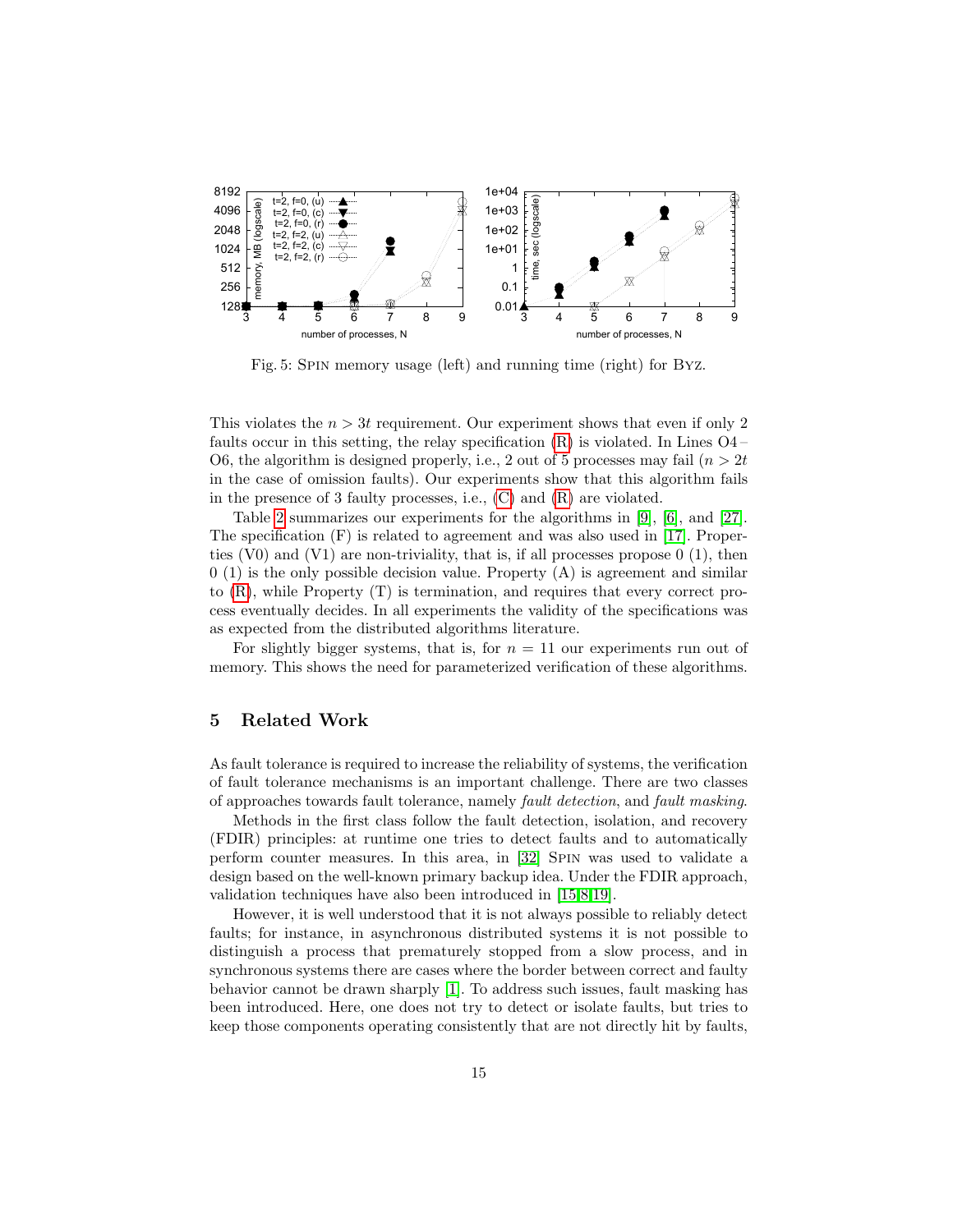<span id="page-15-0"></span>

| #                                    | parameter values spec valid     |                   |   | Time                |                                   |                        | Mem. Stored Transitions Depth |     |  |  |
|--------------------------------------|---------------------------------|-------------------|---|---------------------|-----------------------------------|------------------------|-------------------------------|-----|--|--|
| FOLKLORE BROADCAST [9]               |                                 |                   |   |                     |                                   |                        |                               |     |  |  |
|                                      | $F1 N=2$                        | (U)               | ✓ | $0.01 \text{ sec.}$ | 98 MB                             | 121                    | $7 \cdot 10^3$                | 77  |  |  |
|                                      | $F2 N=2$                        | (R)               | ✓ | $0.01 \text{ sec.}$ | 98 MB                             | 143                    | $8 \cdot 10^3$                | 48  |  |  |
|                                      | $F3 N=2$                        | (F)               | ✓ | $0.01$ sec.         | 98 MB                             | 257                    | $2 \cdot 10^3$                | 76  |  |  |
|                                      | $F4 N=6$                        | (U)               | ✓ | 386 sec.            | 670 MB $15 \cdot 10^6$            |                        | $20 \cdot 10^{6}$             | 272 |  |  |
|                                      | $F5 N=6$                        | (R)               | ✓ | 691 sec.            | 996 MB $24 \cdot 10^6$            |                        | $370 \cdot 10^{6}$            | 272 |  |  |
|                                      | $F6 N=6$                        | (F)               | ✓ |                     | 1690 sec. 1819 MB $39 \cdot 10^6$ |                        | $875 \cdot 10^{6}$            | 328 |  |  |
| ASYNCHRONOUS BYZANTINE AGREEMENT [6] |                                 |                   |   |                     |                                   |                        |                               |     |  |  |
|                                      | $T1 N=5, T=1, F=1$              | (R)               | ✓ |                     | 131 sec. 239 MB                   | $4 \cdot 10^6$         | $74 \cdot 10^{6}$             | 211 |  |  |
|                                      | $T2 N=5, T=1, F=2$              | (R)               | Х | $0.68$ sec.         |                                   | 99 MB $11 \cdot 10^3$  | $465 \cdot 10^{3}$            | 187 |  |  |
|                                      | <b>T3</b> $N=5$ , $T=2$ , $F=2$ | (R)               | Х | $0.02 \text{ sec.}$ | 99 MB                             | 726                    | $9 \cdot 10^3$                | 264 |  |  |
| CONDITION-BASED CONSENSUS [27]       |                                 |                   |   |                     |                                   |                        |                               |     |  |  |
|                                      | S1 $N=3, T=1, F=1$              | (V <sub>0</sub> ) | ✓ | $0.01 \text{ sec.}$ |                                   | 98 MB $1.4 \cdot 10^3$ | $7 \cdot 10^3$                | 115 |  |  |
|                                      | S2 $N=3, T=1, F=1$              | (V1)              | ✓ | $0.04 \text{ sec.}$ | 98 MB                             | $3 \cdot 10^3$         | $18 \cdot 10^3$               | 128 |  |  |
|                                      | <b>S3</b> $N=3, T=1, F=1$       | (A)               | ✓ | $0.09$ sec.         | 98 MB                             | $8 \cdot 10^3$         | $42 \cdot 10^3$               | 127 |  |  |
|                                      | <b>S4</b> $N=3, T=1, F=1$       | (T)               | ✓ | $0.16$ sec.         | 66 MB                             | $9 \cdot 10^3$         | $83 \cdot 10^3$               | 133 |  |  |
|                                      | S5 $N=3, T=1, F=2$              | (V <sub>0</sub> ) | ✓ | $0.02 \text{ sec.}$ | 68 MB                             | 1724                   | 9835                          | 123 |  |  |
|                                      | <b>S6</b> N=3,T=1,F=2           | (V1)              | ✓ | $0.05$ sec.         | 68 MB                             | 3647                   | $23 \cdot 10^3$               | 136 |  |  |
|                                      | S7 $N=3, T=1, F=2$              | (A)               | ✓ | $0.12$ sec.         | 68 MB                             | $10 \cdot 10^{3}$      | $55 \cdot 10^3$               | 135 |  |  |
|                                      | <b>S8</b> $N=3$ , $T=1$ , $F=2$ | $(\mathrm{T})$    | х | $0.05$ sec.         | 68 MB                             | $3\cdot 10^3$          | $17 \cdot 10^3$               | 135 |  |  |

Table 2: Summary of experiments with algorithms from [\[9,](#page-16-1)[6,](#page-16-0)[27\]](#page-17-6)

cf. distributed agreement [\[28\]](#page-17-12). The fault-tolerant distributed algorithms that we consider in this paper belong to this approach.

Specific masking fault-tolerant distributed algorithms have been verified, e.g., a consensus algorithm in [\[36\]](#page-17-21), and a clock synchronization algorithm in [\[35\]](#page-17-22). In [\[25\]](#page-17-23), a bug has been found in a previously published clock synchronization algorithm that was supposed to tolerate Byzantine faults.

Formalization and verification of a class of fault-tolerant distributed algorithms have been addressed in [\[5\]](#page-16-12). Their formalization uses the fact that for many distributed algorithms, the order in which messages arrive is not relevant, but only how many messages are received. They provide a framework for such algorithms and show that they can be efficiently verified using partial order reduction. While in this work we consider similar message counting ideas, our formalization targets at parameterized model checking [\[21\]](#page-17-4) rather than partial order reductions for systems of small size.

## 6 Conclusions

In this paper we presented a way to efficiently encode fault-tolerant thresholdguarded distributed algorithms using shared variables. We showed that our encoding scales significantly better than a straight-forward approach. With this encoding we were able to verify small system instances of a number of broadcasting algorithms [\[34,](#page-17-5)[6,](#page-16-0)[9\]](#page-16-1) for diverse failure models. We could also find counter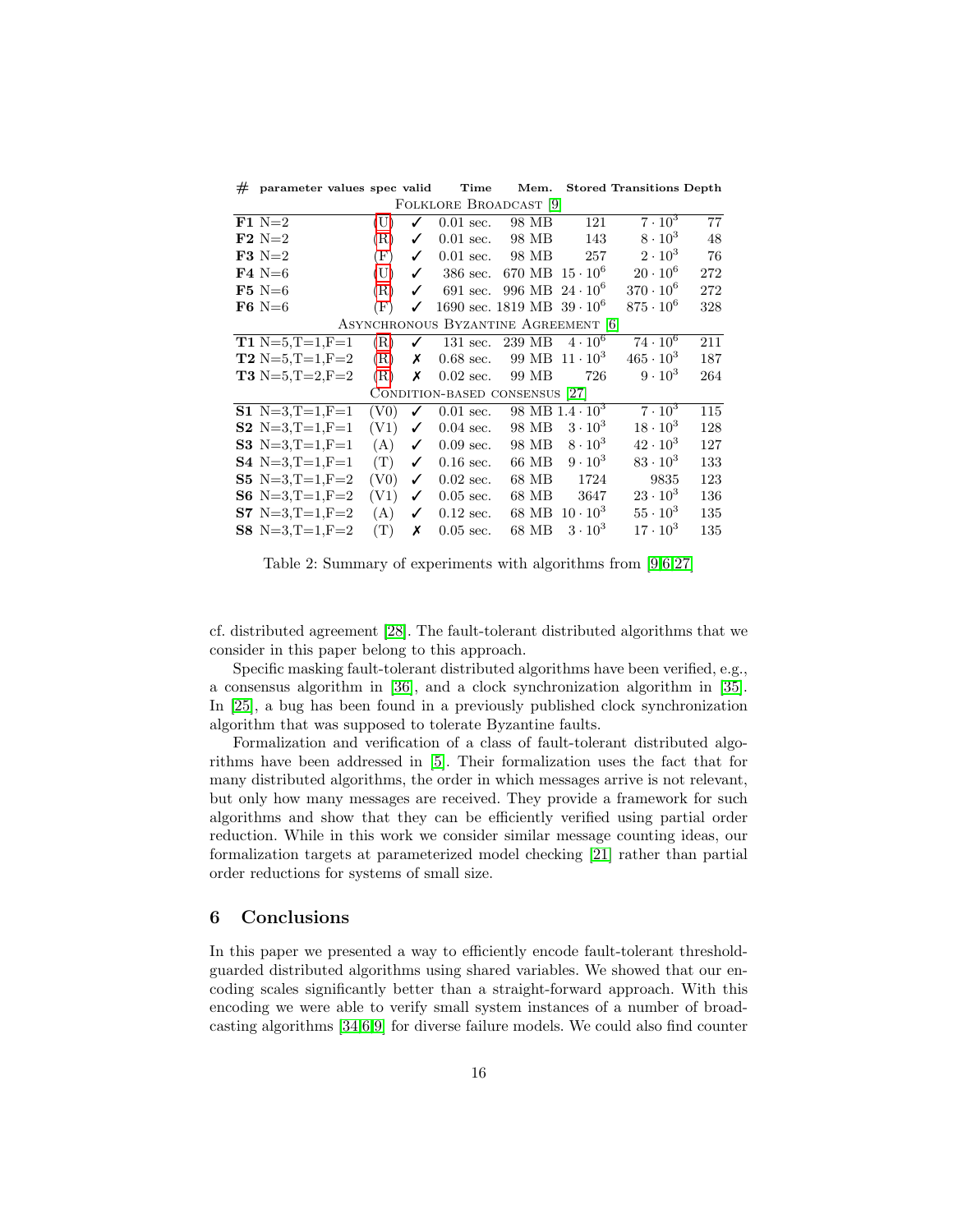examples in cases where we knew from theory that the given number of faults cannot be tolerated. We also verified a condition-based consensus algorithm [\[27\]](#page-17-6).

As our mid-term goal is to verify state-of-the-art fault-tolerant distributed algorithms, there are several follow-up steps we are currently taking. In [\[21\]](#page-17-4) we show that the encoding we described in this paper is also a basis for parameterized model checking techniques that allow us to verify the correctness of distributed algorithms for any system size. Some of the algorithms mentioned above could already be verified in this setting, while we are working on techniques to verify also the other ones. Also we are currently working on verification of the Paxos-like Byzantine consensus algorithm from [\[26\]](#page-17-8), which is also threshold-guarded. The challenges of this algorithm are threefold. First, it consists of three different process types — proposers, accepters, learners — while the algorithms discussed in this paper are just compositions of processes of the same type. Second, to tolerate a single fault, the algorithm requires at least four proposers, six acceptors, and four learners. Our preliminary experiments show that 14 processes is a challenge for explicit state enumeration. Third, as the algorithm solves consensus, it cannot work in the asynchronous model [\[16\]](#page-17-7), and we have to restrict the interleavings of steps, and the message delays.

## References

- <span id="page-16-11"></span>1. Ademaj, A.: Slightly-off-specification failures in the time-triggered architecture. In: High-Level Design Validation and Test Workshop. IEEE. pp. 7–12 (2002)
- <span id="page-16-5"></span>2. Aguilera, M.K., Delporte-Gallet, C., Fauconnier, H., Toueg, S.: Consensus with Byzantine failures and little system synchrony. In: DSN. pp. 147–155 (2006)
- <span id="page-16-4"></span>3. Attiya, H., Welch, J.: Distributed Computing. John Wiley & Sons, 2nd edn. (2004)
- <span id="page-16-9"></span>4. Biely, M., Schmid, U., Weiss, B.: Synchronous consensus under hybrid process and link failures. Theoretical Computer Science 412(40), 5602–5630 (2011)
- <span id="page-16-12"></span>5. Bokor, P., Kinder, J., Serafini, M., Suri, N.: Efficient model checking of faulttolerant distributed protocols. In: DSN. pp. 73–84 (2011)
- <span id="page-16-0"></span>6. Bracha, G., Toueg, S.: Asynchronous consensus and broadcast protocols. J. ACM 32(4), 824–840 (1985)
- <span id="page-16-6"></span>7. Browne, M.C., Clarke, E.M., Grumberg, O.: Reasoning about networks with many identical finite state processes. Inf. Comput. 81, 13–31 (April 1989)
- <span id="page-16-10"></span>8. Bucchiarone, A., Muccini, H., Pelliccione, P.: Architecting fault-tolerant component-based systems: from requirements to testing. Electr. Notes Theor. Comput. Sci. 168, 77–90 (2007)
- <span id="page-16-1"></span>9. Chandra, T.D., Toueg, S.: Unreliable failure detectors for reliable distributed systems. J. ACM 43(2), 225–267 (March 1996)
- <span id="page-16-3"></span>10. Charron-Bost, B., Schiper, A.: The heard-of model: computing in distributed systems with benign faults. Distributed Computing 22(1), 49–71 (2009)
- <span id="page-16-7"></span>11. Clarke, E., Talupur, M., Veith, H.: Proving Ptolemy right: the environment abstraction framework for model checking concurrent systems. In: TACAS'08/ETAPS'08. pp. 33–47. Springer (2008)
- <span id="page-16-8"></span>12. Clarke, E., Talupur, M., Touili, T., Veith, H.: Verification by network decomposition. In: CONCUR 2004. vol. 3170, pp. 276–291 (2004)
- <span id="page-16-2"></span>13. Dwork, C., Lynch, N., Stockmeyer, L.: Consensus in the presence of partial synchrony. J. ACM 35(2), 288–323 (Apr 1988)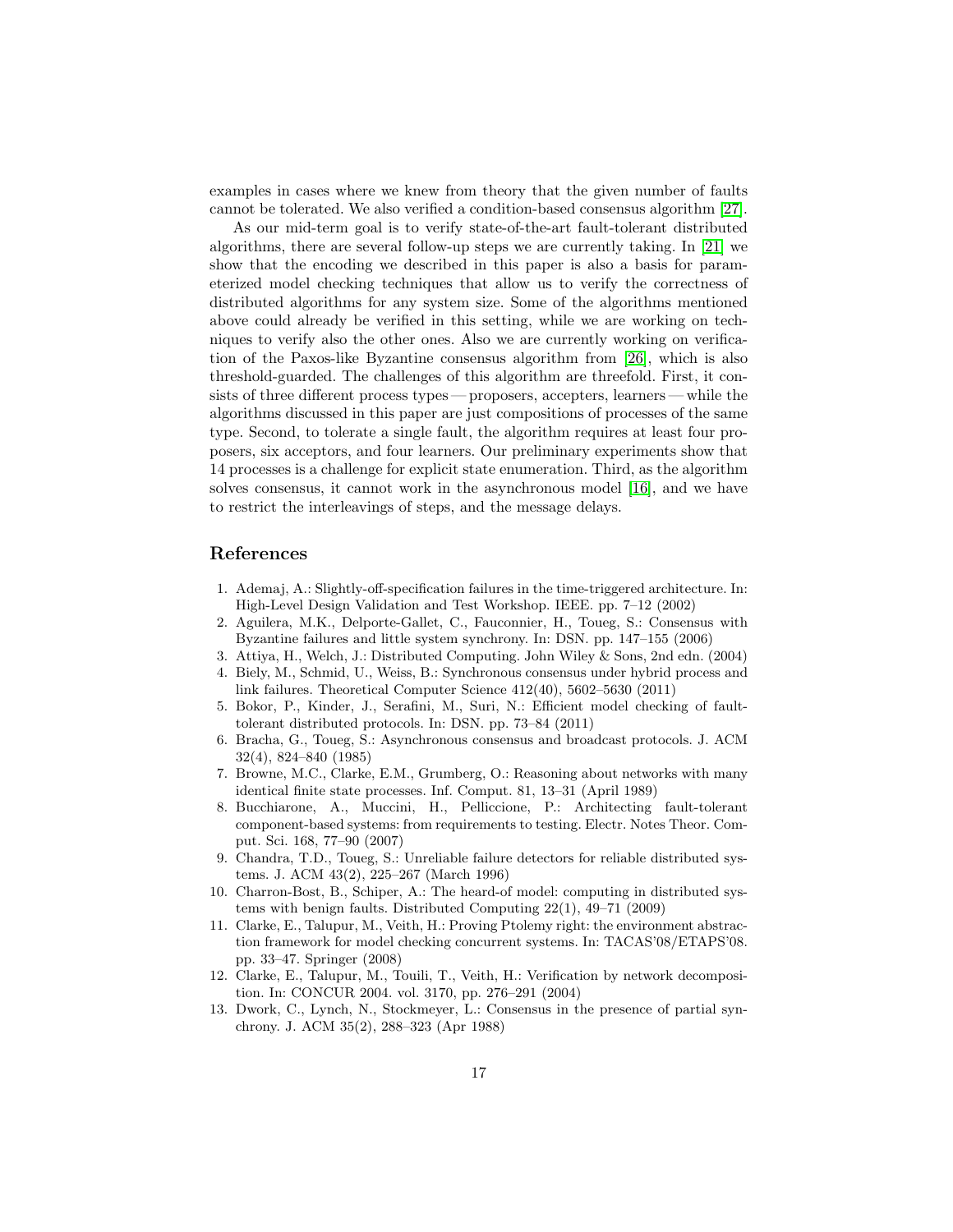- <span id="page-17-14"></span>14. Emerson, E., Namjoshi, K.: Reasoning about rings. In: POPL. pp. 85–94 (1995)
- <span id="page-17-19"></span>15. Feather, M.S., Fickas, S., Razermera-Mamy, N.A.: Model-checking for validation of a fault protection system. In: HASE. pp. 32–41 (2001)
- <span id="page-17-7"></span>16. Fischer, M.J., Lynch, N.A., Paterson, M.S.: Impossibility of distributed consensus with one faulty process. J. ACM 32(2), 374–382 (Apr 1985)
- <span id="page-17-17"></span>17. Fisman, D., Kupferman, O., Lustig, Y.: On verifying fault tolerance of distributed protocols. In: TACAS. LNCS, vol. 4963, pp. 315–331. Springer (2008)
- <span id="page-17-10"></span>18. Függer, M., Schmid, U.: Reconciling fault-tolerant distributed computing and systems-on-chip. Distributed Computing 24(6), 323–355 (2012)
- <span id="page-17-20"></span>19. Gnesi, S., Latella, D., Lenzini, G., Abbaneo, C., Amendola, A.M., Marmo, P.: A formal specification and validation of a critical system in presence of Byzantine errors. In: TACAS. LNCS, vol. 1785, pp. 535–549 (2000)
- <span id="page-17-3"></span>20. Holzmann, G.: The SPIN Model Checker: Primer and Reference Manual. Addison-Wesley Professional (2003)
- <span id="page-17-4"></span>21. John, A., Konnov, I., Schmid, U., Veith, H., Widder, J.: Counter attack on Byzantine generals: Parameterized model checking of fault-tolerant distributed algorithms. arXiv CoRR abs/1210.3846 (2012), (submitted to LICS)
- <span id="page-17-1"></span>22. Lamport, L.: A new solution of dijkstra's concurrent programming problem. Commun. ACM 17(8), 453–455 (1974)
- <span id="page-17-2"></span>23. Lamport, L.: On interprocess communication. part i: Basic formalism. Distributed Computing 1(2), 77–85 (1986)
- <span id="page-17-11"></span>24. Lynch, N.: Distributed Algorithms. Morgan Kaufman, San Francisco, USA (1996)
- <span id="page-17-23"></span>25. Malekpour, M.R., Siminiceanu, R.: Comments on the "Byzantine self-stabilizing pulse synchronization". protocol: Counterexamples. Tech. rep., NASA (Feb 2006)
- <span id="page-17-8"></span>26. Martin, J.P., Alvisi, L.: Fast Byzantine consensus. IEEE Trans. Dep. Sec. Comp. 3(3), 202–215 (2006)
- <span id="page-17-6"></span>27. Mostéfaoui, A., Mourgaya, E., Parvédy, P.R., Raynal, M.: Evaluating the conditionbased approach to solve consensus. In: DSN. pp. 541–550 (2003)
- <span id="page-17-12"></span>28. Pease, M., Shostak, R., Lamport, L.: Reaching agreement in the presence of faults. J.ACM 27(2), 228–234 (April 1980)
- <span id="page-17-15"></span>29. Pnueli, A., Xu, J., Zuck, L.: Liveness with  $(0,1,\infty)$ - counter abstraction. In: CAV, LNCS, vol. 2404, pp. 93–111. Springer (2002)
- <span id="page-17-13"></span>30. Powell, D.: Failure mode assumptions and assumption coverage. In: FTCS-22. pp. 386–395. Boston, MA, USA (1992)
- <span id="page-17-16"></span>31. Santoro, N., Widmayer, P.: Time is not a healer. In: STACS. LNCS, vol. 349, pp. 304–313. Springer (1989)
- <span id="page-17-18"></span>32. Schneider, F., Easterbrook, S.M., Callahan, J.R., Holzmann, G.J.: Validating requirements for fault tolerant systems using model checking. In: ICRE. pp. 4–13 (1998)
- <span id="page-17-0"></span>33. Schneider, F.B.: Implementing fault-tolerant services using the state machine approach: A tutorial. ACM Comput. Surv. 22(4), 299–319 (1990)
- <span id="page-17-5"></span>34. Srikanth, T., Toueg, S.: Simulating authenticated broadcasts to derive simple faulttolerant algorithms. Distributed Computing 2, 80–94 (1987)
- <span id="page-17-22"></span>35. Steiner, W., Rushby, J.M., Sorea, M., Pfeifer, H.: Model checking a fault-tolerant startup algorithm: From design exploration to exhaustive fault simulation. In: DSN. pp. 189–198 (2004)
- <span id="page-17-21"></span>36. Tsuchiya, T., Schiper, A.: Verification of consensus algorithms using satisfiability solving. Distributed Computing 23(5–6), 341–358 (2011)
- <span id="page-17-9"></span>37. Widder, J., Schmid, U.: Booting clock synchronization in partially synchronous systems with hybrid process and link failures. Distributed Computing 20(2), 115– 140 (August 2007)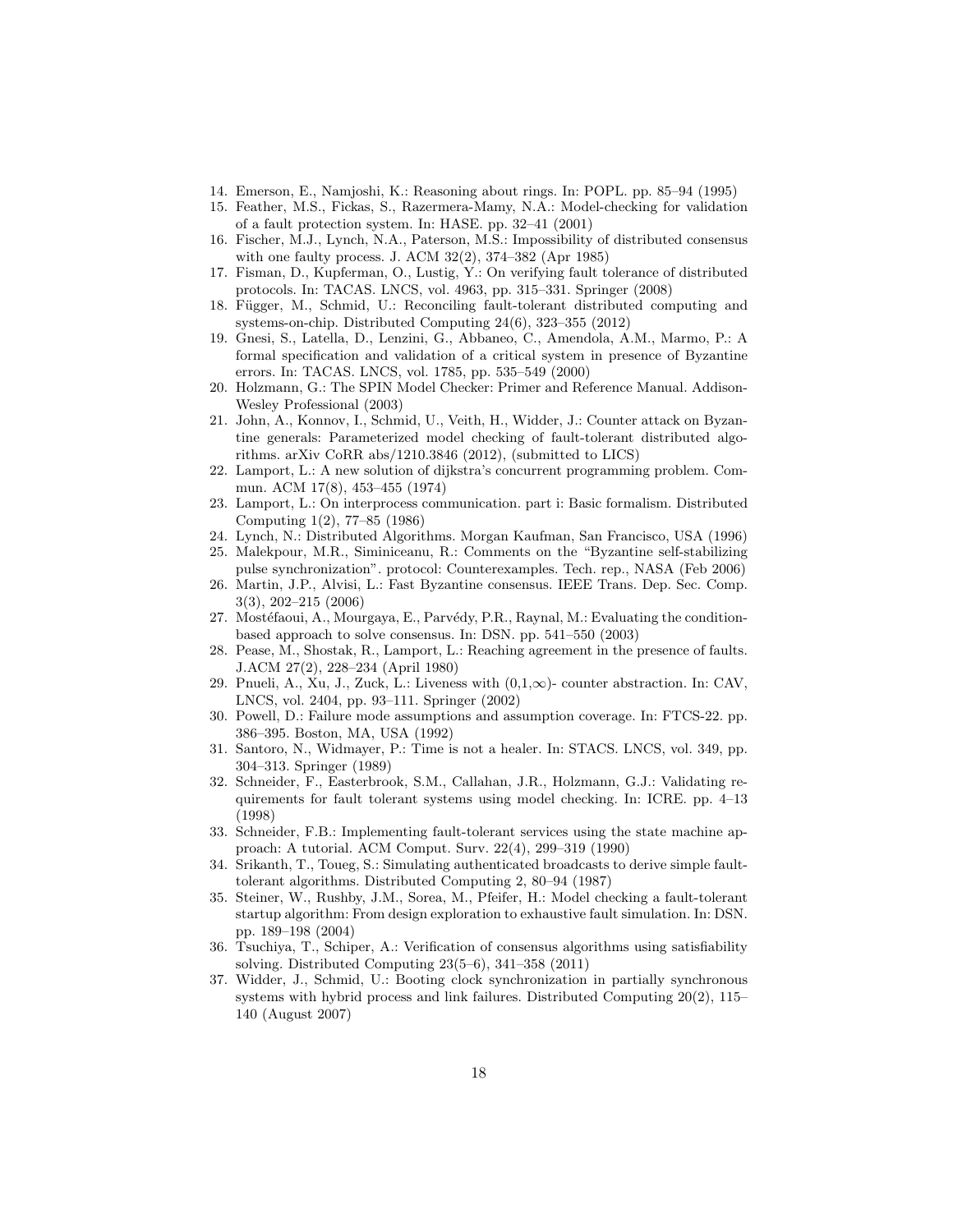# APPENDIX

```
1 symbolic int N, T, Fs, Fp;
2 assume (N > 2 * T<br>3 \&&FS \leq F FQ\begin{array}{rclclcl} &\alpha\,\alpha &F\,s &\leq& F\,p &\alpha\,\alpha &F\,p &\leq& T\,)\;\text{;}\end{array}\overline{4}5 atomic in transit
\frac{1}{6} = some(Proc:nrcvd < nsnt + Fs);
7
8 active[N - Fp] proctype STSymm() {
9 ...
10 if /∗ receive ∗/
11 :: next_nrcvd < nsnt + Fs ->
12 next_nrcvd = nrcvd + 1;
13 :: next_nrcvd = nrcvd;
14 fi;
15 if /∗ compute ∗/
16 :: next\_nrcvd \geq T + 1 \rightarrow17 next\_sv = AC;<br>
18 : sv == VI -> next\_sv = SE;19 :: else -> next_sv = sv;
20 fi;<br>21 /* s
       /\ast send as in Byz... \ast/ }
                                                       1 symbolic int N, To, Fo;
                                                       assume (N > 2 * T_0<br>3 & \&0 \leq F_0 \&F_03 && 0 <= Fo && Fo <= T);
                                                       \overline{4}5 atomic in_transit
                                                       6 = some(Proc:nrcvd < nsnt - Fo);7
                                                       8 active[N] proctype STOmit() {
                                                        9 ...
                                                      10 if /* receive */<br>11 :: next_nrcvd
                                                              \therefore next_nrcvd < nsnt ->
                                                      12 next\_nrcvd = nrcvd + 1;<br>
13 : next\_nrcvd = nrcvd;\overline{\text{?}} :: next_nrcvd = nrcvd;
                                                       14 fi;
15 if /∗ compute ∗/
                                                      16 :: next\_nrcvd \geq T + 1 \Rightarrow<br>17 next\_sv = AC;next\_sv = AC;18 :: next\_nrcvd \ge 119 && next_nrcvd < To + 1 ->
                                                     20 next\_sv = \overline{SE};<br>21 : sv == \text{VI} \rightarrow r\therefore sv == V1 -> next_sv = SE;
                                                     22 :: else -> next_sv = sv;
                                                      23 fi;
                                                      24 /* send as in Byz... */ }
```


```
1 symbolic int N, Tc, Fc, Fnc;
2 assume (N > TC + 1 & k Fnc \leq Fc & & Fc \leq Tc);
3 ...
4 atomic in_transit = some(Proc:nrcvd < nsnt - Fnc);
5
6 active[N] proctype STClean() {
7 \cdot \cdot \cdot\mathbf{s} if /* receive */
9 :: next_nrcvd < nsnt - Fnc ->
10 next_nrcvd = nrcvd + 1;
11 :: next_nrcvd = nrcvd;
12 fi;
13 if /∗ compute ∗/
14 :: next\_nrcvd >= N - Tc -> next\_sv = AC;15 :: sv == V1 \rightarrow next_sv = SE;16 :: else -> next_sv = sv;
17 fi;
18 /* send as in Byz...*/
```
Fig. 7: Differences of Clean from Byz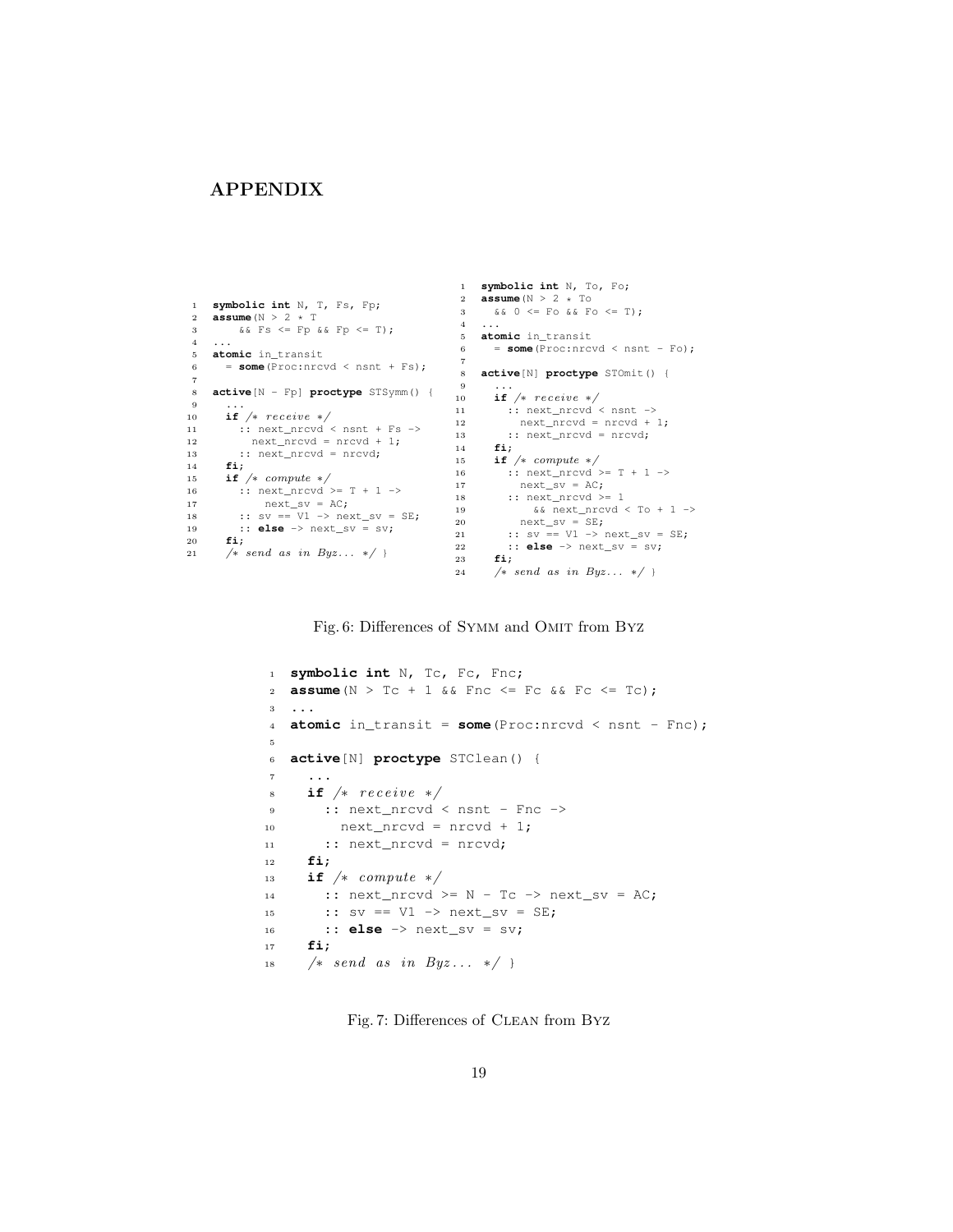```
1 symbolic int N;
2 int nsnt, nsntF;
3 atomic in_transit
4 = some(Proc:nrcvd < nsnt);
5 \cdot \cdot \cdot6 active[N] proctype STFolklore() {
7 ...
8 if /* receive */
9 :: next_nrcvd < nsnt + nsntF ->
10 next_nrcvd = nrcvd + 1;
11 :: next_nrcvd = nrcvd;
12 fi;
13 if /∗ compute ∗/
14 :: SV == VI ->15 next_sv = AC;
16 :: sv == VI ->17 next\_sv = CR; /* crash */
18 :: sv != AC && sv != CR && (next_nrcvd >= 1) ->
19 next_sv = AC;
20 :: sv != AC && sv != CR && next_nrcvd >= 1 ->
21 next_sv = CR;
22 :: else -> next_sv = sv;
23 fi;
24 if /∗ send ∗/
25 :: (pc == V0 || pc == V1)
26 &\& next_pc == AC -> nsnt++;
27 :: (pc == V0 || pc == V1)
28 \qquad \&\& \qquad (next\_pc == CR) \Rightarrow nsntF++;29 :: else
30 fi;
31 \cdot \cdot \cdot32 ltl fkl { [](prec_init -> <>[](!ex_acc || all_acc)) }
```
Fig. 8: Fragment of Folklore Broadcast